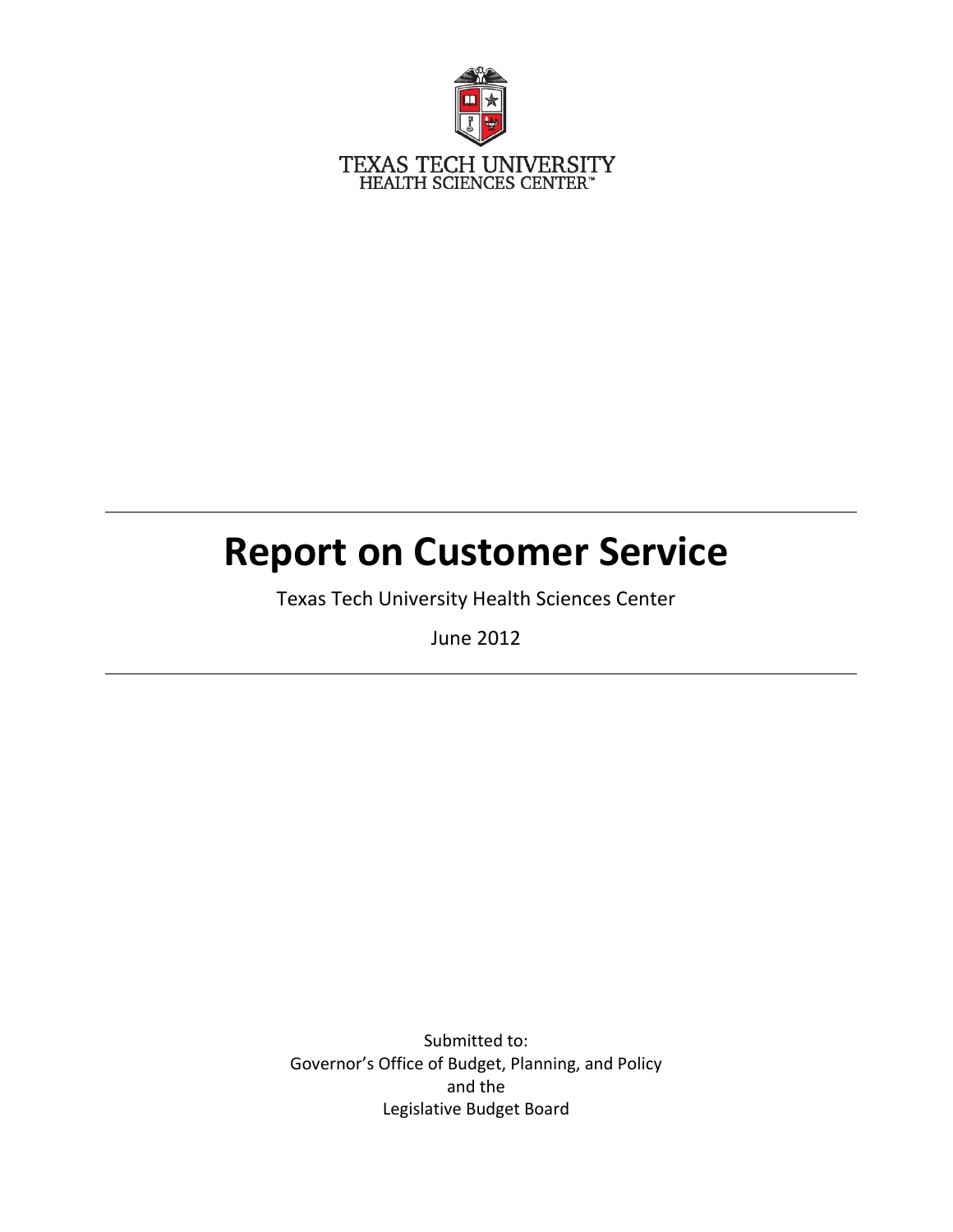# **Introduction**

The following *Report on Customer Service* has been prepared in compliance with Section 2114 of the Texas Government Code. The report is organized into five sections:

| $\mathbf{L}$    | Inventory of External Customers | 2-3.     |
|-----------------|---------------------------------|----------|
| $\mathbf{II}$ . | Methodology                     | Δ        |
| III.            | <b>Results</b>                  | $5 - 15$ |
| IV.             | Analysis                        | $16-18$  |
| $V_{\cdot}$     | <b>Performance Measures</b>     | 1 Q      |

# **Section I. Inventory of External Customers**

The table below outlines each strategy listed in the 2012‐2013 General Appropriations Act, the customers served by each strategy, and a brief description of the services provided to them.

|        | <b>STRATEGY</b>                          | <b>CUSTOMER</b>                                                          | <b>DESCRIPTION OF SERVICE</b>                                                                                                                                                                                                                                                                                                                                                                                                                                                                                    |  |  |
|--------|------------------------------------------|--------------------------------------------------------------------------|------------------------------------------------------------------------------------------------------------------------------------------------------------------------------------------------------------------------------------------------------------------------------------------------------------------------------------------------------------------------------------------------------------------------------------------------------------------------------------------------------------------|--|--|
|        | A. GOAL: INSTRUCTION/OPERATIONS          |                                                                          |                                                                                                                                                                                                                                                                                                                                                                                                                                                                                                                  |  |  |
| A.1.1. | <b>Medical Education</b>                 | <b>Medical Students</b>                                                  | Provides medical education for M.D.<br>degree                                                                                                                                                                                                                                                                                                                                                                                                                                                                    |  |  |
| A.1.2  | <b>Biomedical Sciences Training</b>      | <b>Graduate Students</b>                                                 | Provides graduate level education in the<br>biomedical sciences                                                                                                                                                                                                                                                                                                                                                                                                                                                  |  |  |
| A.1.3. | Allied Health Professions Training       | Undergraduate Students<br><b>Graduate Students</b>                       | Provides undergraduate education in<br>clinical laboratory science; clinical<br>services management; health science;<br>and speech, language and hearing<br>sciences; Provides graduate level<br>education in athletic training, audiology,<br>communication sciences and disorders,<br>occupational therapy, physician<br>assistant studies, physical therapy,<br>rehabilitation counseling, clinical<br>practice management, molecular<br>pathology, rehabilitation sciences, and<br>speech-language pathology |  |  |
| A.1.4. | <b>Nursing Education</b>                 | Undergraduate Students<br><b>Graduate Students</b><br>RN to BSN Students | Provides undergraduate education for<br>the B.S.N. degree; provides graduate<br>level education for the M.S.N. degree                                                                                                                                                                                                                                                                                                                                                                                            |  |  |
| A.1.5. | <b>Pharmacy Education</b>                | <b>Pharmacy Students</b>                                                 | Provides graduate level education for<br>the PharmD degree                                                                                                                                                                                                                                                                                                                                                                                                                                                       |  |  |
| A.1.6  | <b>Graduate Medical Education</b>        | Not Applicable (Medical<br>residents are employees.)                     |                                                                                                                                                                                                                                                                                                                                                                                                                                                                                                                  |  |  |
| A.2.1  | <b>Staff Group Insurance Premiums</b>    | Not Applicable                                                           | $---$                                                                                                                                                                                                                                                                                                                                                                                                                                                                                                            |  |  |
| A.2.2  | Workers' Compensation Insurance          | Not Applicable                                                           | ---                                                                                                                                                                                                                                                                                                                                                                                                                                                                                                              |  |  |
| A.3.1  | <b>Texas Public Education Grants</b>     | <b>Students</b>                                                          | Grants for educational programs                                                                                                                                                                                                                                                                                                                                                                                                                                                                                  |  |  |
| A.3.2  | <b>Medical Loans</b>                     | <b>Medical Students</b>                                                  | Loans for educational programs                                                                                                                                                                                                                                                                                                                                                                                                                                                                                   |  |  |
|        | <b>B. GOAL: PROVIDE RESEARCH SUPPORT</b> |                                                                          |                                                                                                                                                                                                                                                                                                                                                                                                                                                                                                                  |  |  |
| B.1.1. | <b>Research Enhancement</b>              | Not Applicable                                                           | ---                                                                                                                                                                                                                                                                                                                                                                                                                                                                                                              |  |  |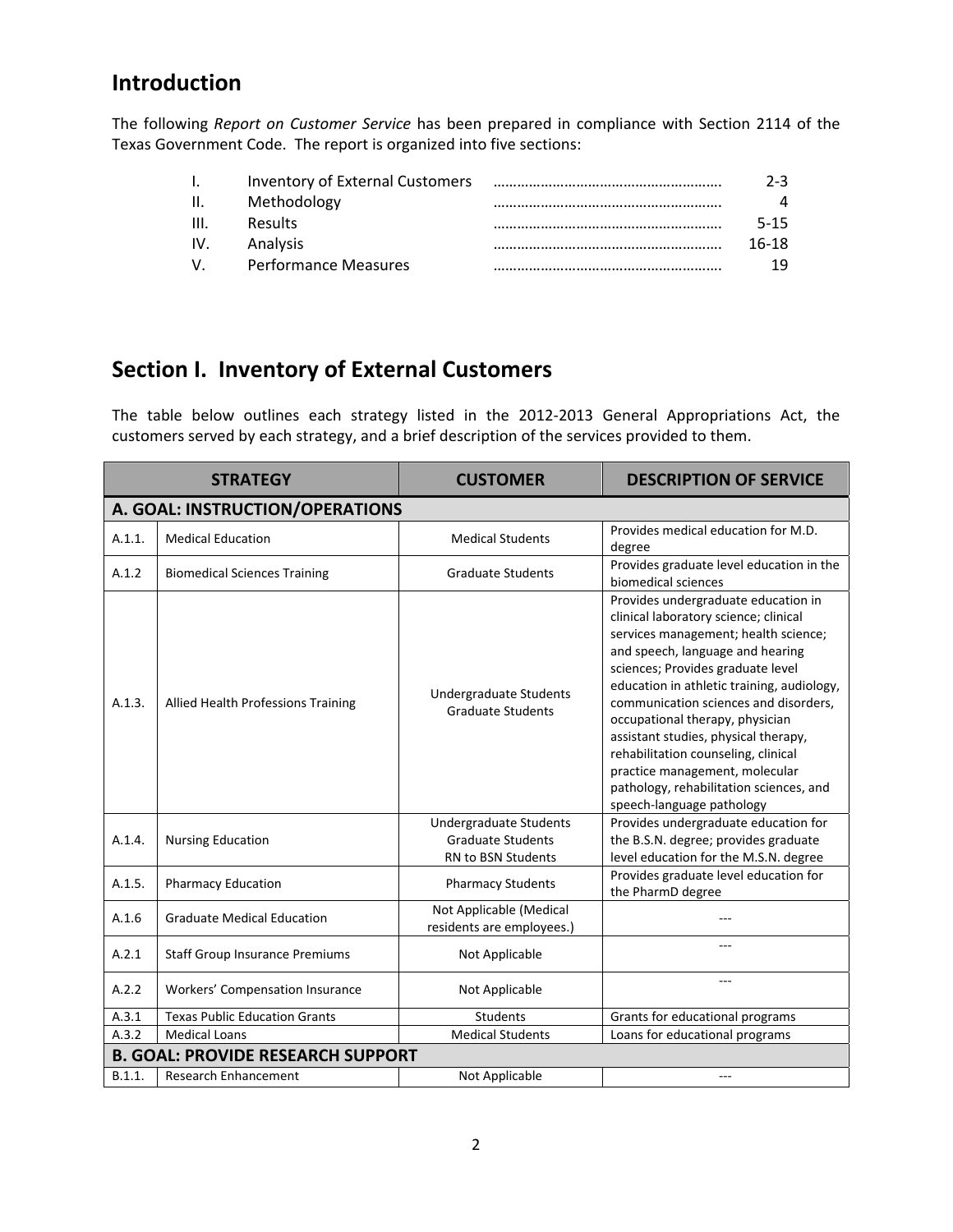|        | <b>STRATEGY</b>                                             | <b>CUSTOMER</b>                                         | <b>DESCRIPTION OF SERVICE</b>                                                                     |
|--------|-------------------------------------------------------------|---------------------------------------------------------|---------------------------------------------------------------------------------------------------|
|        | <b>C. GOAL: INFRASTRUCTURE SUPPORT</b>                      |                                                         |                                                                                                   |
| C.1.1. | E & G Space Support                                         | Not Applicable                                          |                                                                                                   |
| C.2.1. | <b>Tuition Revenue Bond Retirement</b>                      | Not Applicable                                          | ---                                                                                               |
| C.2.2. | Long-Term Instructional Related<br>Equipment                | Not Applicable                                          | ---                                                                                               |
|        | D. GOAL: PROVIDE SPECIAL ITEM SUPPORT                       |                                                         |                                                                                                   |
| D.1.1. | South Texas Professional Education                          | Not Applicable                                          |                                                                                                   |
| D.1.2. | Border Support- Academic Expansion                          | Not Applicable                                          | ---                                                                                               |
| D.1.3. | Academic Support- Border<br>Development                     | Not Applicable                                          |                                                                                                   |
| D.1.4  | Integrated Health Network                                   | Students<br>Continuing Ed. Participants                 | Provides technology and technical<br>assistance to support distance education<br>across campuses. |
| D.1.5  | <b>Medical Education-Odessa</b>                             | Not Applicable                                          |                                                                                                   |
| D.1.6. | Paul L. Foster School of Medicine                           | Not Applicable<br>(Medical residents are<br>employees.) |                                                                                                   |
| D.1.7. | Physician Assistant Program                                 | <b>Graduate Students</b>                                | Provides support to train students in the<br>Physician Assistant Program                          |
| D.2.1. | Family/Community Medicine<br>Residency                      | Not Applicable (Medical<br>residents are employees.)    |                                                                                                   |
| D.2.2. | Border Health-Resident Support                              | Not Applicable (Medical<br>residents are employees.)    |                                                                                                   |
| D.2.3. | Midland Medical Residency                                   | Not Applicable (Medical<br>residents are employees.)    | ---                                                                                               |
| D.3.1. | Diabetes Research Center                                    | Not Applicable                                          |                                                                                                   |
| D.3.2. | Cancer Research                                             | Not Applicable                                          |                                                                                                   |
| D.4.1. | <b>Rural Health Care</b>                                    | Not Applicable                                          |                                                                                                   |
| D.4.2. | West Texas Area Health Education<br>Center (AHEC)           | Not Applicable                                          |                                                                                                   |
| D.5.1. | Institutional Enhancement                                   | Not Applicable                                          | ---                                                                                               |
|        | <b>E. GOAL: INSTITUTIONAL OPERATIONS</b>                    |                                                         |                                                                                                   |
| E.1.1  | <b>Institutional Operations</b>                             | Not Applicable                                          | $\overline{a}$                                                                                    |
|        | <b>F. GOAL: TOBACCO FUNDS</b>                               |                                                         |                                                                                                   |
| F.1.1. | <b>Tobacco Earnings Texas Tech HSC-El</b><br>Paso           | Not Applicable                                          |                                                                                                   |
| F.1.2. | <b>Tobacco Earnings Texas Tech</b><br><b>University HSC</b> | Not Applicable                                          | ---                                                                                               |
| F.1.3. | Tobacco - Permanent Health Fund                             | Not Applicable                                          | ---                                                                                               |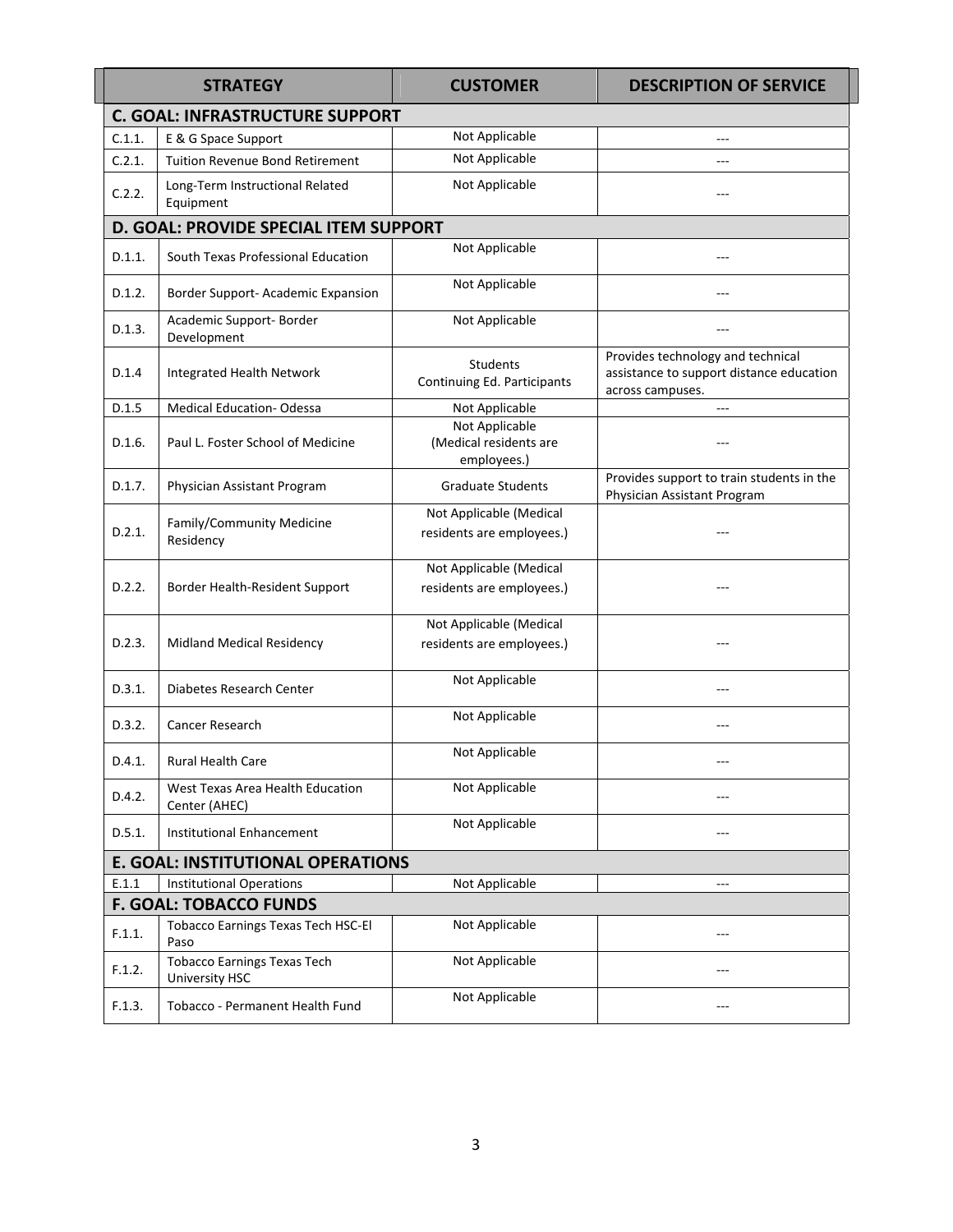# **Section II. Methodology**

In 2002, Texas Tech University Health Sciences Center (TTUHSC) developed and administered the *Student Satisfaction Survey* to measure student satisfaction with key academic support services. The survey was administered biennially until 2008. At that time, student affairs leaders across the institution decided to administer the survey on an annual basis.

Today the survey is a local instrument developed by the *Office of Institutional Planning and Assessment* (OIPA), in conjunction with members of the institution's *Student Affairs Workgroup* (SAW). The original instrument was revised substantially in 2010.

Most recently, the annual *Student Satisfaction Survey* was administered to a sample of TTUHSC students in Spring 2011. Of the total student population, approximately two-thirds were targeted for survey participation (=2,575). The data collection period lasted two weeks (April 18-May 1). When data collection ended, more than one thousand students (=1,024) had completed the online survey, resulting in a response rate of 40%.

Results were compiled into useable formats and distributed to key individuals at TTUHSC in June 2011. Targeted audiences included the President, Vice Presidents, academic deans from each school, student affairs representatives, members of the *Institutional Effectiveness Workgroup*, and selected department leaders. In addition, results were provided to the President of the *Student Government Association* for distribution to student leaders. A final report was posted online for the general public.

The annual *Student Satisfaction Survey* is scheduled to be administered again in Spring 2012. Subsequent results will be analyzed and distributed in Summer 2012.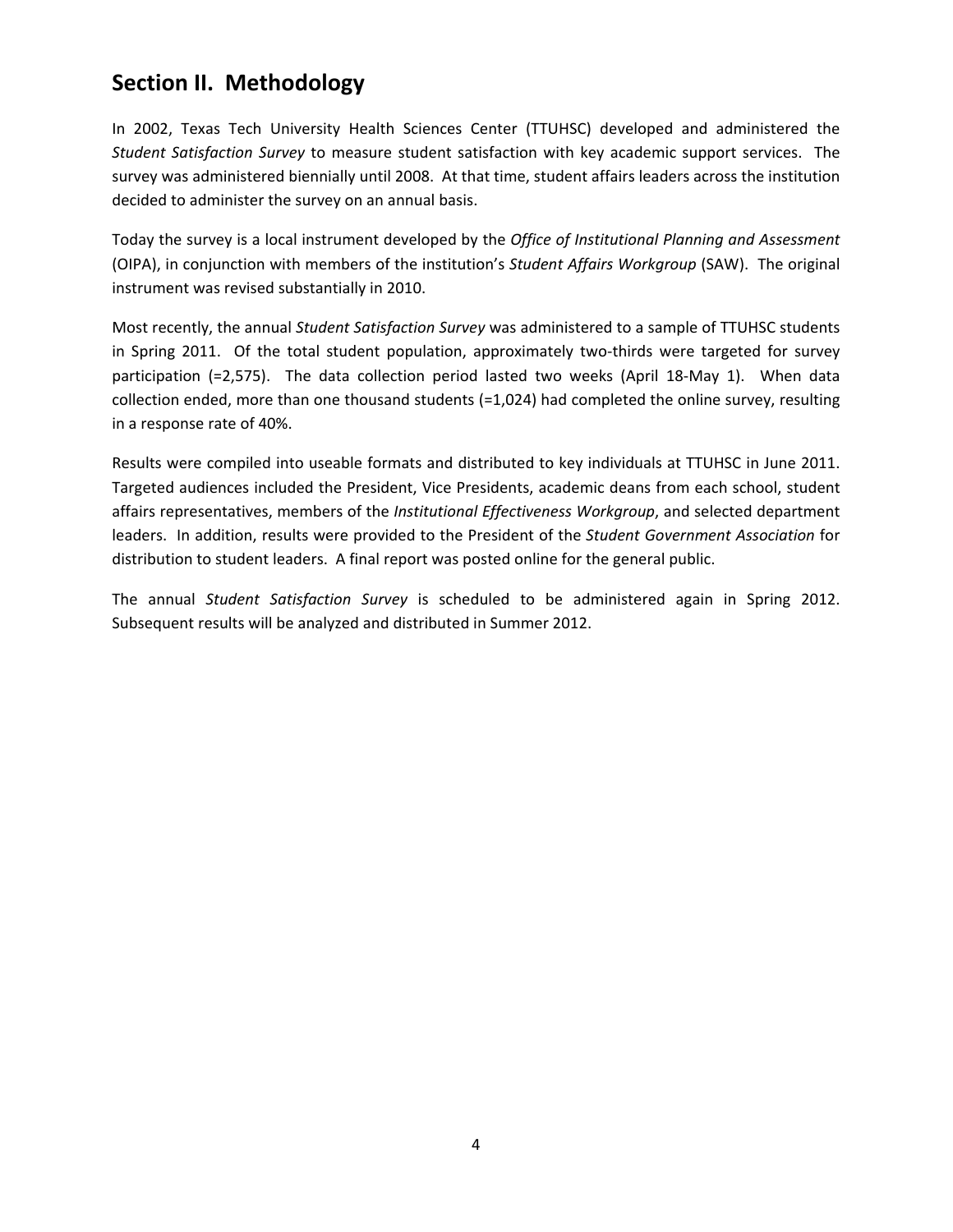# **Section III. Results**

## **Demogr raphics**

In 2011, limited demographic indicators were collected. Respondents represented all TTUHSC schools and locations at that time.

|                                                       | <b>SCHOOL</b> |     |                                    |     |     |                | <b>LOCATION</b>                                                                                        |
|-------------------------------------------------------|---------------|-----|------------------------------------|-----|-----|----------------|--------------------------------------------------------------------------------------------------------|
| Graduate School of Biomedical Sciences (GSBS)         |               |     |                                    |     |     | Abilene (ABL)  |                                                                                                        |
| Paul L. Foster School of Medicine (PLFSOM)<br>٠       |               |     |                                    |     |     | Amarillo (AMA) |                                                                                                        |
| School of Allied Health Sciences (SOAHS)<br>$\bullet$ |               |     |                                    |     |     |                | Dallas/Ft. Worth (DFW)                                                                                 |
| School of Medicine (SOM)<br>$\bullet$                 |               |     |                                    |     |     | El Paso (EP)   |                                                                                                        |
| School of Nursing (SON)<br>٠                          |               |     |                                    |     |     |                | Highland Lakes (HL)                                                                                    |
| School of Pharmacy (SOP)<br>٠                         |               |     |                                    |     | ٠   | Lubbock (LBB)  |                                                                                                        |
|                                                       |               |     |                                    |     |     | Midland (MDL)  |                                                                                                        |
|                                                       |               |     |                                    |     |     | Odessa (ODS)   |                                                                                                        |
|                                                       |               |     |                                    |     |     |                | Distance education <sup>®</sup> (DST)                                                                  |
|                                                       |               |     |                                    |     |     |                |                                                                                                        |
| bottom of each bar.)                                  |               |     | Figure 1. Response Rates by School |     |     |                | Figure 1 illustrates the response rates by school. (Note: The number of respondents is provided at the |
|                                                       | 47%           | 52% |                                    |     |     | 45%            |                                                                                                        |
|                                                       |               |     | 34%                                | 41% | 40% |                |                                                                                                        |
|                                                       |               |     |                                    |     |     |                |                                                                                                        |



The School of Nursing had the highest number of respondents (=333) across all schools. This constituted 40% of the nursing sample. Paul L. Foster School of Medicine had the lowest number of respondents (=36), but this represented 52% of the targeted sample, which was the highest response rate across all schools.

Figure 2 illustrates the percent of respondents by location. Nearly two of five respondents (=38%) attended classes primarily in Lubbock. More than one-fourth (=26%) indicated that the majority (more than 50%) of their coursework was completed via distance education. The remaining respondents were distributed across TTUHSC locations. Some students (1%) did not provide a location.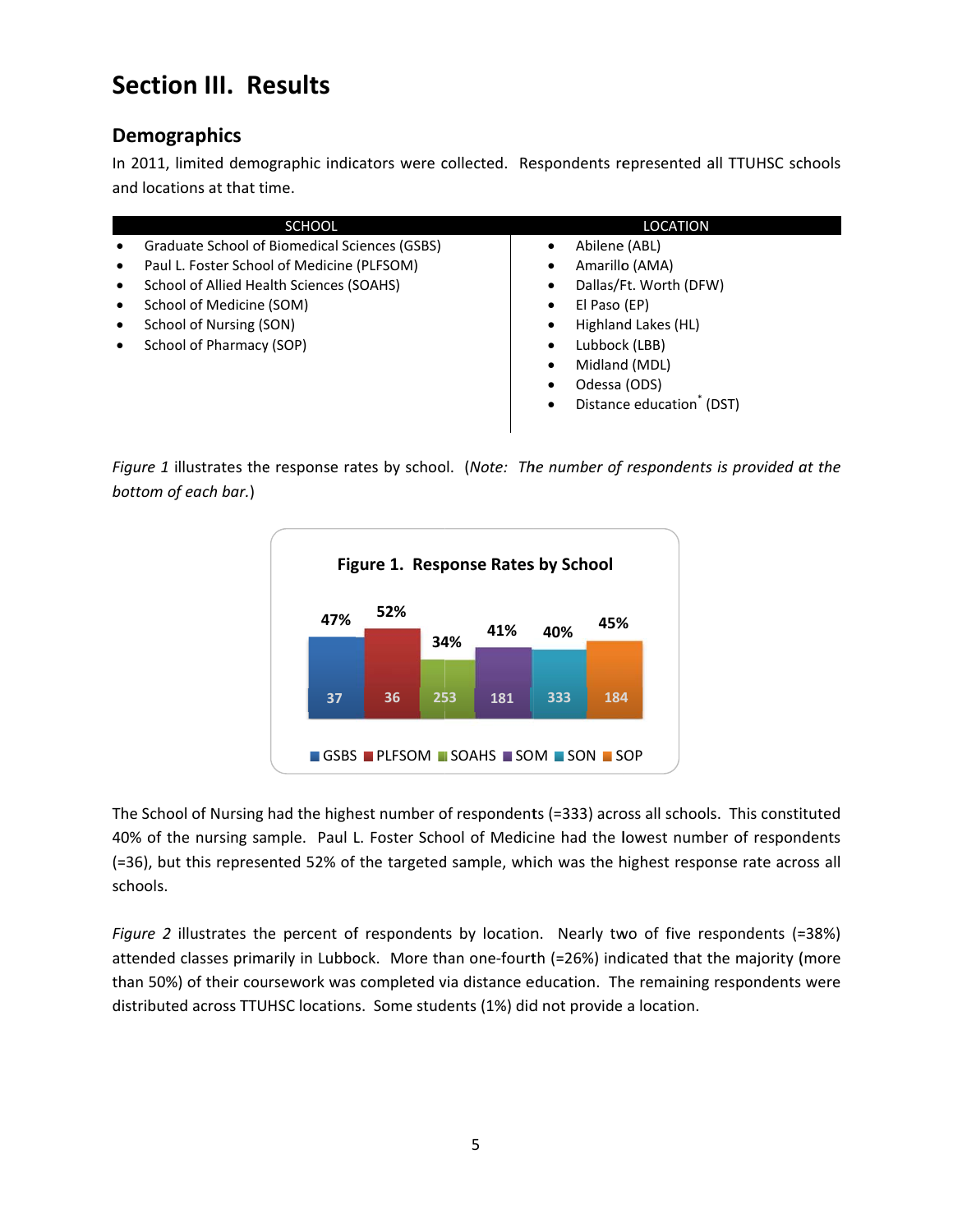

In addition to school and location, respondents provided their year of study, gender, and race/ethnicity. Three of five respondents were in their first or second year of study. The majority of respondents was female (=63%), and most classified themselves as White, non-Hispanic/Latino (=54%). Hispanic (=13%) and Asian (=12%) students constituted the next largest student sub-groups. Thus, the respondent composition by gender and race/ethnicity was reflective of the overall student population.

### **Quantit tative Data a**

For most survey items, students were asked to indicate their level of satisfaction using a 6-point scale (6=Very Satisfied, 5=Satisfied, 4=Somewhat Satisfied, 3=Somewhat Dissatisfied, 2=Dissatisfied, and 1=Very Dissatisfied). In the Student Life section, students were asked to indicate their level of agreement with several statements using a 6-point scale (6=Strongly Agree, 5=Agree, 4=Somewhat Agree, 3=Somewhat Disagree, 2=Disagree, and 1=Strongly Disagree). Respondents were also given Not Applicable and Not Important to Me options.

For all items, means range from 1.00-6.00 and are color-coded to highlight areas of strength and potential improvement (Red: ≤3.49, Yellow: 3.50-4.49, Green: ≥5.50). *Table 1* presents survey results for the institution as a whole.

For each item, the following data are provided:

- Mean level of satisfaction/agreement
- Total number of respondents for all responses
- Percent distribution across response options
- Number of respondents for a specific response
- Color-coded graph illustrating the distribution of scaled responses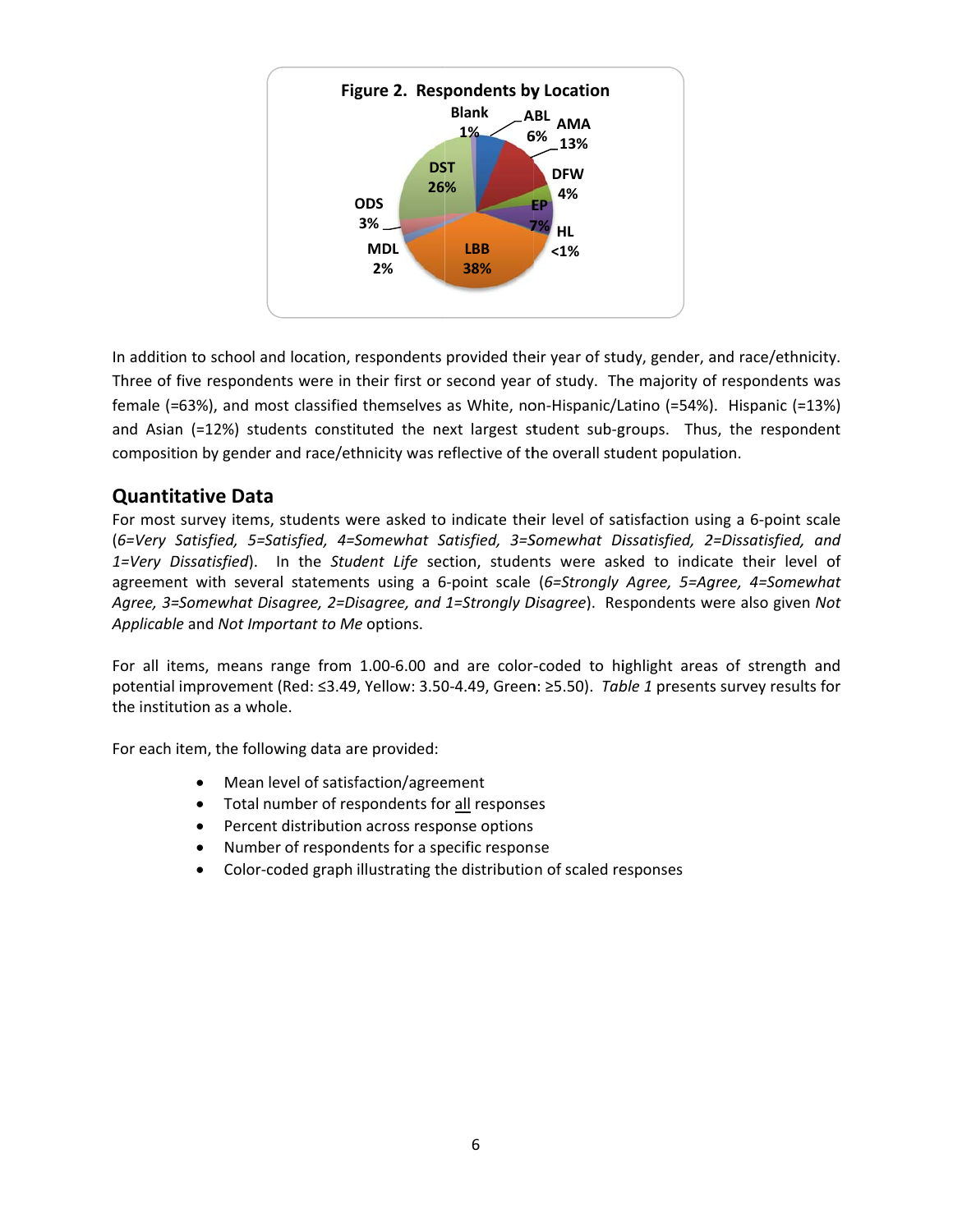#### **TABLE 1. INSTITUTIONAL RESULTS**

|                                     |       | <b>Very Satisfied</b> | Satisfied | Somewhat<br>Satisfied | Somewhat<br><b>Dissatisfied</b> | <b>Dissatisfied</b> | <b>Very</b><br><b>Dissatisfied</b> | Not Applicable | Not Important<br>To Me | Distribution** |
|-------------------------------------|-------|-----------------------|-----------|-----------------------|---------------------------------|---------------------|------------------------------------|----------------|------------------------|----------------|
|                                     | Mean* | %                     | %         | %                     | $\%$                            | %                   | $\%$                               | %              | %                      |                |
| <b>STUDENT SERVICES</b>             | n     | $\mathsf{n}$          | n         | $\mathsf{n}$          | $\mathsf{n}$                    | $\mathsf n$         | n                                  | $\mathsf n$    | $\mathsf{n}$           |                |
| 1. Helpfulness of office employees  | 5.27  | 41.9                  | 36.5      | 8.6                   | 1.8                             | 1.0                 | .5                                 | 8.7            | .9                     |                |
|                                     | 999   | 419                   | 365       | 86                    | 18                              | 10                  | 5                                  | 87             | 9                      |                |
|                                     |       |                       |           |                       |                                 |                     |                                    |                |                        |                |
| 2. Wait time for services and/or    | 5.16  | 35.5                  | 40.3      | 9.3                   | 3.1                             | 1.1                 | $.6\,$                             | 9.2            | $.8\,$                 |                |
| responses                           | 995   | 353                   | 401       | 93                    | 31                              | 11                  | 6                                  | 92             | 8                      |                |
|                                     |       |                       |           |                       |                                 |                     |                                    |                |                        |                |
| 3. Information about student health | 4.51  | 13.4                  | 20.1      | 15.3                  | 5.8                             | 2.5                 | 2.0                                | 28.8           | 12.0                   |                |
| insurance plans                     | 993   | 133                   | 200       | 152                   | 58                              | 25                  | 20                                 | 286            | 119                    |                |
|                                     |       |                       |           |                       |                                 |                     |                                    |                |                        |                |
| 4. Options for student health       | 4.19  | 11.1                  | 17.0      | 14.3                  | 6.8                             | 4.3                 | 4.2                                | 29.1           | 13.1                   |                |
| insurance coverage                  | 993   | 110                   | 169       | 142                   | 68                              | 43                  | 42                                 | 289            | 130                    |                |
|                                     |       |                       |           |                       |                                 |                     |                                    |                |                        |                |
| 5. Information about student health | 4.36  | 12.0                  | 19.8      | 15.5                  | 7.1                             | 3.6                 | 2.6                                | 28.0           | 11.3                   |                |
| care providers in the network       | 997   | 120                   | 197       | 155                   | 71                              | 36                  | 26                                 | 279            | 113                    |                |
|                                     |       |                       |           |                       |                                 |                     |                                    |                |                        |                |
| 6. Information about available      | 4.61  | 16.0                  | 25.6      | 15.1                  | 5.0                             | 3.1                 | 1.9                                | 22.4           | 10.8                   |                |
| counseling services                 | 998   | 160                   | 255       | 151                   | 50                              | 31                  | 19                                 | 224            | 108                    |                |

\* Means are color‐coded to highlight areas of strength and potential improvement (Red: ≤3.49, Yellow: 3.50‐4.49, Green: ≥5.50).

\*\* For the distribution of scaled responses, dark green indicates the highest level of satisfaction/agreement. Bright red indicates the highest level of dissatisfaction/disagreement.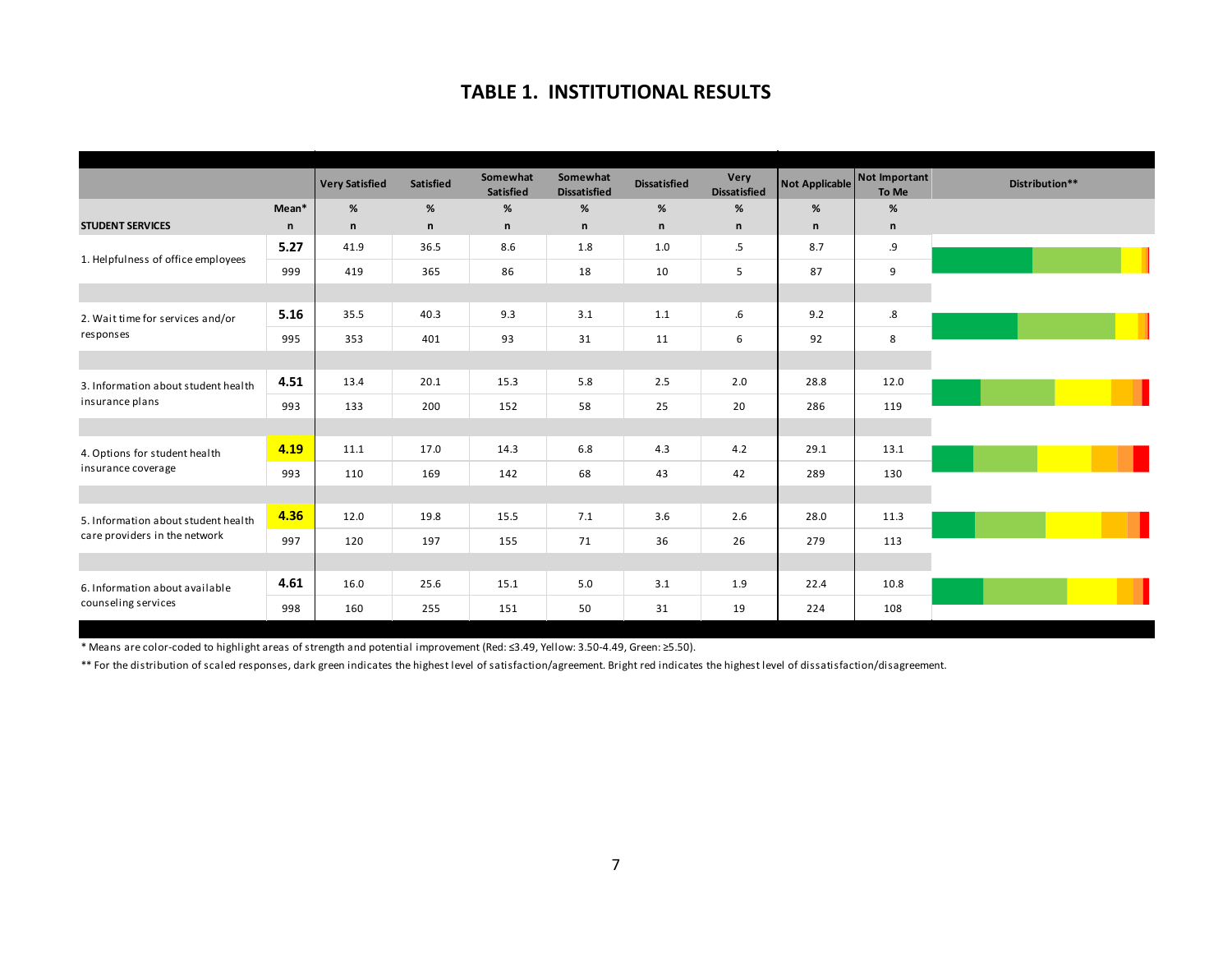|                                        |              | <b>Very Satisfied</b> | Satisfied | Somewhat<br>Satisfied | Somewhat<br><b>Dissatisfied</b> | <b>Dissatisfied</b> | Very<br><b>Dissatisfied</b> | Not Applicable Not Important | To Me             | <b>Distribution</b> |
|----------------------------------------|--------------|-----------------------|-----------|-----------------------|---------------------------------|---------------------|-----------------------------|------------------------------|-------------------|---------------------|
|                                        | Mean         | %                     | $\%$      | %                     | %                               | %                   | $\%$                        | %                            | $\%$              |                     |
| <b>REGISTRAR</b>                       | $\mathsf{n}$ | n                     | n         | n                     | $\mathsf{n}$                    | $\mathsf{n}$        | n                           | n                            | n                 |                     |
| 1. Helpfulness of employees in         | 5.06         | 32.8                  | 38.7      | 9.9                   | 2.9                             | 1.9                 | 1.6                         | 11.1                         | 1.0               |                     |
| Registrar's office                     | 999          | 328                   | 387       | 99                    | 29                              | 19                  | 16                          | 111                          | 10                |                     |
|                                        |              |                       |           |                       |                                 |                     |                             |                              |                   |                     |
| 2. Communication about the             | 4.94         | 33.1                  | 38.6      | 11.3                  | 4.8                             | 2.3                 | 2.6                         | 6.4                          | $\boldsymbol{.8}$ |                     |
| registration process                   | 999          | 331                   | 386       | 113                   | 48                              | 23                  | 26                          | 64                           | 8                 |                     |
|                                        |              |                       |           |                       |                                 |                     |                             |                              |                   |                     |
|                                        | 5.01         | 41.1                  | 33.0      | 11.1                  | 4.6                             | 3.1                 | 2.6                         | 3.9                          | $.5\,$            |                     |
| 3. Ease of registering for classes     | 997          | 410                   | 329       | 111                   | 46                              | 31                  | 26                          | 39                           | 5                 |                     |
|                                        |              |                       |           |                       |                                 |                     |                             |                              |                   |                     |
| 4. Wait time for receiving a requested | 5.20         | 26.2                  | 22.8      | 6.7                   | $\boldsymbol{.8}$               | .6                  | 1.1                         | 40.2                         | 1.5               |                     |
| transcript                             | 999          | 262                   | 228       | 67                    | 8                               | 6                   | 11                          | 402                          | 15                |                     |

|                                    |              | <b>Very Satisfied</b> | <b>Satisfied</b> | Somewhat<br>Satisfied | Somewhat<br><b>Dissatisfied</b> | <b>Dissatisfied</b> | Very<br><b>Dissatisfied</b> | Not Applicable | Not Important<br>To Me | <b>Distribution</b> |
|------------------------------------|--------------|-----------------------|------------------|-----------------------|---------------------------------|---------------------|-----------------------------|----------------|------------------------|---------------------|
|                                    | Mean         | %                     | $\%$             | %                     | $\%$                            | %                   | %                           | %              | $\%$                   |                     |
| <b>FINANCIAL AID</b>               | $\mathsf{n}$ | n                     | $\mathsf{n}$     | n                     | $\mathsf{n}$                    | $\mathsf{n}$        | n                           | n              | $\mathsf{n}$           |                     |
| 1. Helpfulness of Financial Aid    | 5.21         | 36.6                  | 33.1             | 8.3                   | 2.1                             | 1.2                 | 8.                          | 15.7           | 2.1                    |                     |
| employees                          | 999          | 366                   | 331              | 83                    | 21                              | 12                  | 8                           | 157            | 21                     |                     |
|                                    |              |                       |                  |                       |                                 |                     |                             |                |                        |                     |
| 2. My awareness of financial aid   | 4.90         | 30.5                  | 32.5             | 14.4                  | 5.5                             | 2.5                 | 1.5                         | 11.3           | 1.7                    |                     |
| options                            | 999          | 305                   | 325              | 144                   | 55                              | 25                  | 15                          | 113            | 17                     |                     |
|                                    |              |                       |                  |                       |                                 |                     |                             |                |                        |                     |
| 3. Efficiency of the financial aid | 5.02         | 31.4                  | 33.6             | 12.7                  | 2.8                             | 1.6                 | 1.7                         | 14.3           | 1.9                    |                     |
| process                            | 994          | 312                   | 334              | 126                   | 28                              | 16                  | 17                          | 142            | 19                     |                     |
|                                    |              |                       |                  |                       |                                 |                     |                             |                |                        |                     |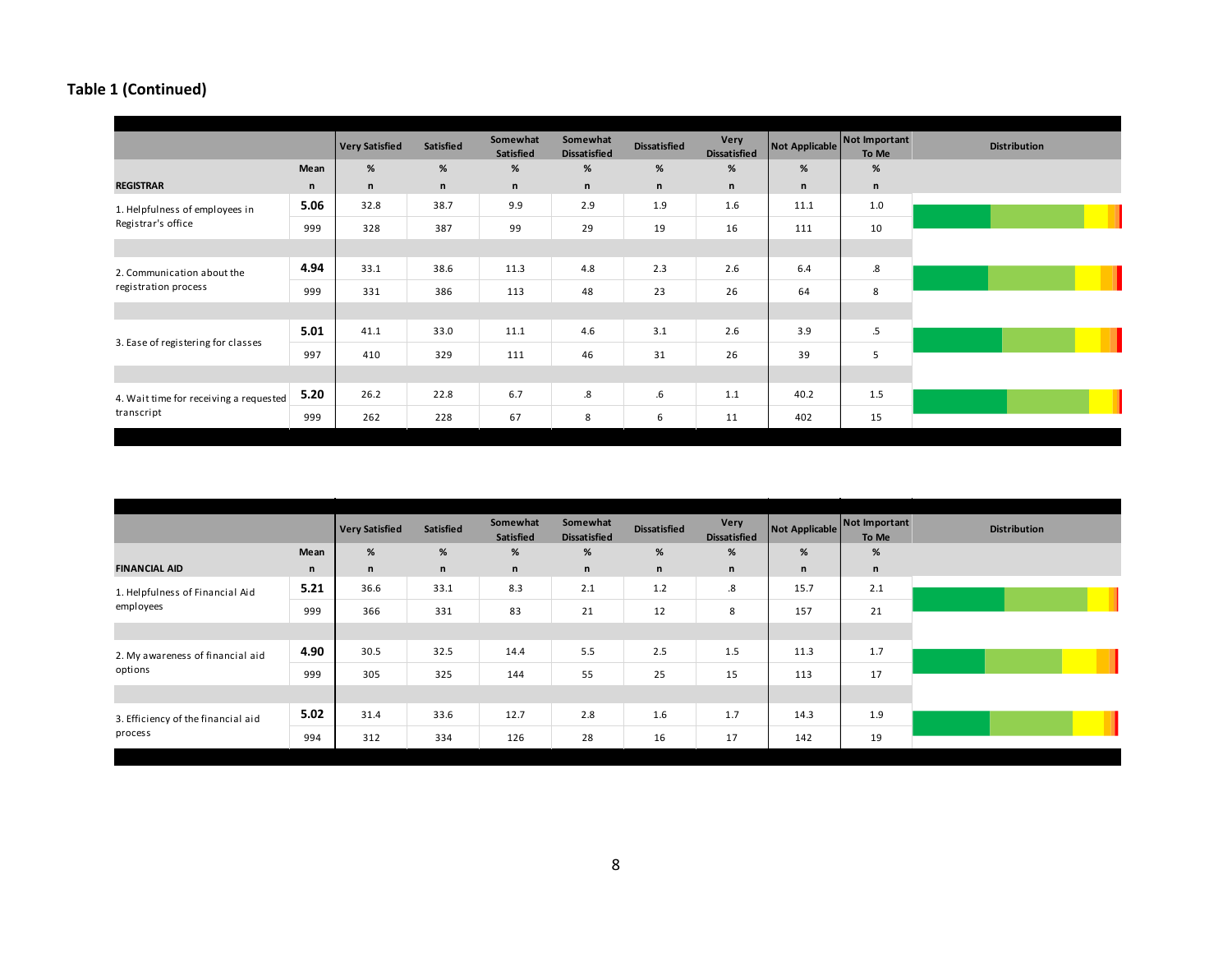|                                     |      | <b>Very Satisfied</b> | Satisfied    | Somewhat<br>Satisfied | Somewhat<br><b>Dissatisfied</b> | <b>Dissatisfied</b> | <b>Very</b><br><b>Dissatisfied</b> | Not Applicable | Not Important<br>To Me | <b>Distribution</b> |
|-------------------------------------|------|-----------------------|--------------|-----------------------|---------------------------------|---------------------|------------------------------------|----------------|------------------------|---------------------|
|                                     | Mean | %                     | $\%$         | $\%$                  | %                               | $\%$                | $\%$                               | %              | $\%$                   |                     |
| <b>STUDENT AFFAIRS</b>              | n    | n                     | $\mathsf{n}$ | n                     | $\mathsf{n}$                    | $\mathsf{n}$        | n                                  | n              | n                      |                     |
| 1. Helpfulness of office employees  | 5.32 | 41.9                  | 34.1         | 5.6                   | 1.9                             | 1.0                 | $.6\,$                             | 12.4           | 2.4                    |                     |
|                                     | 997  | 418                   | 340          | 56                    | 19                              | 10                  | 6                                  | 124            | 24                     |                     |
|                                     |      |                       |              |                       |                                 |                     |                                    |                |                        |                     |
| 2. Wait time for services and/or    | 5.26 | 37.8                  | 36.9         | 6.6                   | 1.9                             | 1.1                 | $.5\,$                             | 12.9           | 2.3                    |                     |
| responses                           | 996  | 376                   | 368          | 66                    | 19                              | 11                  | 5                                  | 128            | 23                     |                     |
|                                     |      |                       |              |                       |                                 |                     |                                    |                |                        |                     |
| 3. Assistance in transitioning to a | 5.13 | 22.0                  | 21.1         | 5.0                   | 2.2                             | .7                  | .9                                 | 44.2           | 3.8                    |                     |
| regional campus                     | 993  | 218                   | 210          | 50                    | 22                              | 7                   | 9                                  | 439            | 38                     |                     |

|                                    |      | <b>Very Satisfied</b> | Satisfied    | Somewhat<br>Satisfied | Somewhat<br><b>Dissatisfied</b> | <b>Dissatisfied</b> | Very<br><b>Dissatisfied</b> | Not Applicable | Not Important<br>To Me | <b>Distribution</b> |
|------------------------------------|------|-----------------------|--------------|-----------------------|---------------------------------|---------------------|-----------------------------|----------------|------------------------|---------------------|
|                                    | Mean | %                     | %            | %                     | %                               | %                   | %                           | %              | $\%$                   |                     |
| <b>STUDENT BUSINESS SERVICES</b>   | n    | n                     | $\mathsf{n}$ | n                     | $\mathsf{n}$                    | $\mathsf{n}$        | n                           | n              | n                      |                     |
| 1. Helpfulness of Student Business | 5.08 | 27.4                  | 39.3         | 8.9                   | 2.0                             | .9                  | 1.3                         | 18.6           | 1.6                    |                     |
| Services employees                 | 994  | 272                   | 391          | 88                    | 20                              | 9                   | 13                          | 185            | 16                     |                     |
|                                    |      |                       |              |                       |                                 |                     |                             |                |                        |                     |
| 2. Wait time for services and/or   | 5.04 | 26.3                  | 38.2         | 9.4                   | 2.6                             | 1.6                 | .9                          | 19.4           | 1.6                    |                     |
| responses                          | 993  | 261                   | 379          | 93                    | 26                              | 16                  | 9                           | 193            | 16                     |                     |
|                                    |      |                       |              |                       |                                 |                     |                             |                |                        |                     |
| 3. Usefulness of Student Business  | 4.95 | 24.0                  | 35.5         | 11.7                  | 4.0                             | 1.2                 | 1.1                         | 19.9           | 2.5                    |                     |
| Services website                   | 990  | 238                   | 351          | 116                   | 40                              | 12                  | 11                          | 197            | 25                     |                     |
|                                    |      |                       |              |                       |                                 |                     |                             |                |                        |                     |
| 4. Clarity of your online account  | 4.92 | 28.9                  | 38.8         | 13.4                  | 5.3                             | 1.8                 | 1.7                         | 9.0            | 1.0                    |                     |
| statement                          | 992  | 287                   | 385          | 133                   | 53                              | 18                  | 17                          | 89             | 10                     |                     |
|                                    |      |                       |              |                       |                                 |                     |                             |                |                        |                     |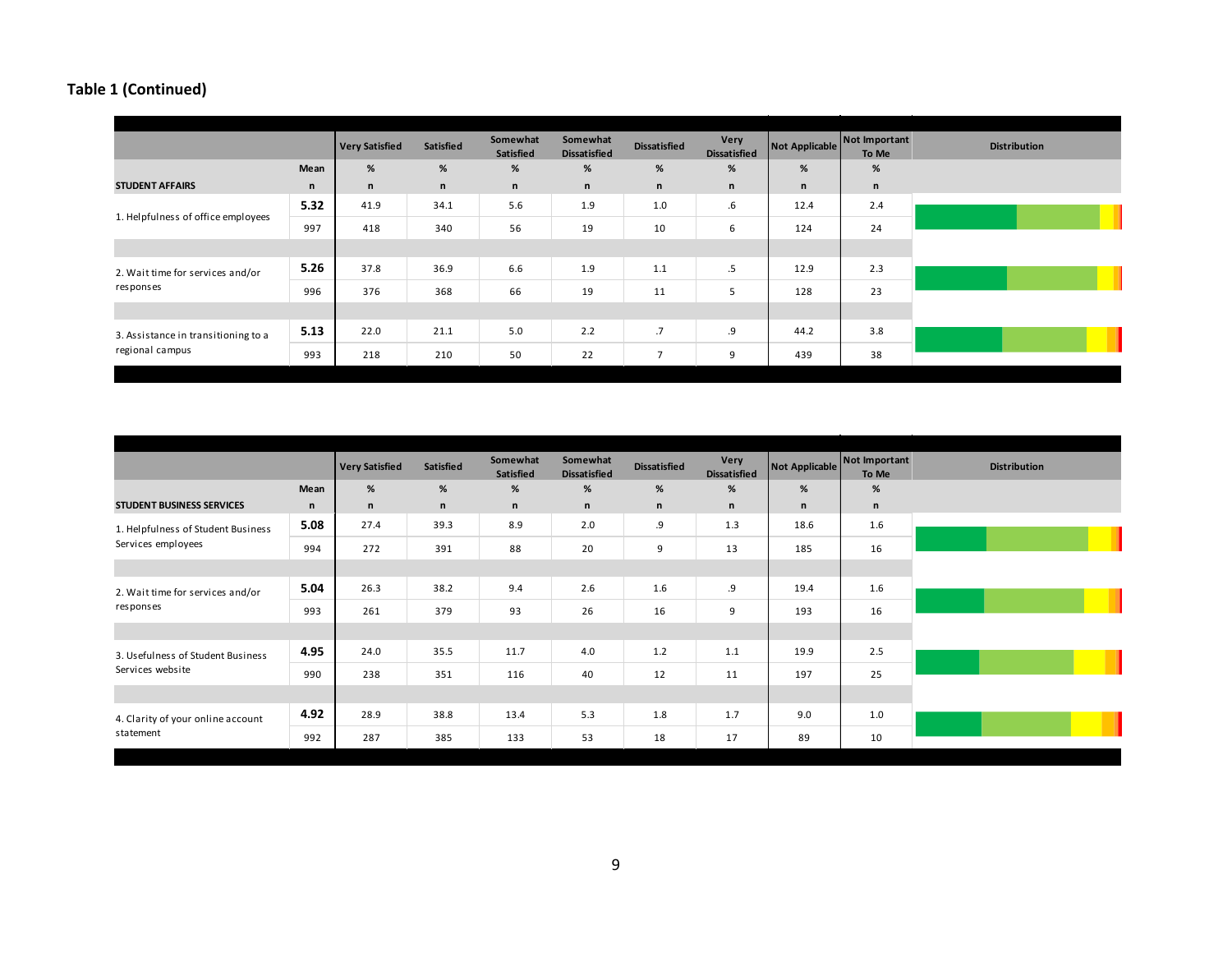|                                                                            |      | <b>Very Satisfied</b> | <b>Satisfied</b> | Somewhat<br>Satisfied | Somewhat<br><b>Dissatisfied</b> | <b>Dissatisfied</b> | Very<br><b>Dissatisfied</b> |      | Not Applicable Not Important<br>To Me | <b>Distribution</b> |
|----------------------------------------------------------------------------|------|-----------------------|------------------|-----------------------|---------------------------------|---------------------|-----------------------------|------|---------------------------------------|---------------------|
|                                                                            | Mean | %                     | %                | %                     | %                               | %                   | $\%$                        | %    | %                                     |                     |
| <b>LIBRARY RESOURCES</b>                                                   | n    | $\mathsf{n}$          | $\mathsf{n}$     | n                     | $\mathsf{n}$                    | $\mathsf n$         | n                           | n    | $\mathsf{n}$                          |                     |
| 1. Helpfulness of librarians                                               | 5.36 | 37.8                  | 27.7             | 6.5                   | 1.1                             | $\cdot$ .2          | $.5\,$                      | 22.8 | 3.4                                   |                     |
|                                                                            | 992  | 375                   | 275              | 64                    | 11                              | $\overline{2}$      | 5                           | 226  | 34                                    |                     |
|                                                                            |      |                       |                  |                       |                                 |                     |                             |      |                                       |                     |
|                                                                            | 4.93 | 25.8                  | 28.0             | 9.9                   | 3.9                             | 2.3                 | 1.5                         | 23.4 | 5.1                                   |                     |
| 2. Hours of operation                                                      | 992  | 256                   | 278              | 98                    | 39                              | 23                  | 15                          | 232  | 51                                    |                     |
|                                                                            |      |                       |                  |                       |                                 |                     |                             |      |                                       |                     |
| 3. Study facilities available in the                                       | 4.95 | 26.6                  | 25.3             | 9.4                   | 4.2                             | 1.8                 | 1.6                         | 26.0 | 5.1                                   |                     |
| library                                                                    | 985  | 262                   | 249              | 93                    | 41                              | 18                  | 16                          | 256  | 50                                    |                     |
|                                                                            |      |                       |                  |                       |                                 |                     |                             |      |                                       |                     |
| 4. Accessibility of library resources                                      | 5.14 | 35.2                  | 35.1             | 10.4                  | 2.3                             | 1.4                 | 1.0                         | 11.8 | 2.7                                   |                     |
| (e.g. books, journals)                                                     | 991  | 349                   | 348              | 103                   | 23                              | 14                  | 10                          | 117  | 27                                    |                     |
|                                                                            |      |                       |                  |                       |                                 |                     |                             |      |                                       |                     |
| 5. Accessibility of search software<br>(e.g. OVID, Micromedex, MD Consult) | 5.23 | 39.8                  | 36.8             | 8.8                   | 2.4                             | 1.4                 | $\cdot$                     | 8.6  | 1.8                                   |                     |
|                                                                            | 992  | 395                   | 365              | 87                    | 24                              | 14                  | 4                           | 85   | 18                                    |                     |

|                                              |      | <b>Very Satisfied</b> | <b>Satisfied</b> | Somewhat<br><b>Satisfied</b> | Somewhat<br><b>Dissatisfied</b> | <b>Dissatisfied</b> | Very<br><b>Dissatisfied</b> | Not Applicable Not Important | To Me           |
|----------------------------------------------|------|-----------------------|------------------|------------------------------|---------------------------------|---------------------|-----------------------------|------------------------------|-----------------|
|                                              | Mean | %                     | %                | %                            | $\%$                            | %                   | %                           | %                            | %               |
| <b>ADVISING/MENTORING</b>                    | n    | $\mathsf{n}$          | n                | n                            | $\mathsf{n}$                    | $\mathsf{n}$        | n                           | n                            | $\mathsf{n}$    |
| 1. Academic advising in my field of<br>study | 4.95 | 33.2                  | 33.1             | 10.6                         | 5.9                             | 2.5                 | 1.9                         | 12.1                         | $\overline{.7}$ |
|                                              | 992  | 329                   | 328              | 105                          | 59                              | 25                  | 19                          | 120                          | $\overline{7}$  |
|                                              |      |                       |                  |                              |                                 |                     |                             |                              |                 |
| 2. Academic advisor's knowledge              | 5.10 | 38.6                  | 29.8             | 10.4                         | 3.6                             | 2.1                 | 1.4                         | 13.2                         | .8              |
| about my degree program                      | 992  | 383                   | 296              | 103                          | 36                              | 21                  | 14                          | 131                          | 8               |
|                                              |      |                       |                  |                              |                                 |                     |                             |                              |                 |
| 3. Faculty/staff knowledge of career         | 5.16 | 39.7                  | 33.7             | 12.1                         | 2.5                             | 1.1                 | 1.2                         | 9.0                          | $.6\,$          |
| opportunities in my field of study           | 990  | 393                   | 334              | 120                          | 25                              | 11                  | 12                          | 89                           | 6               |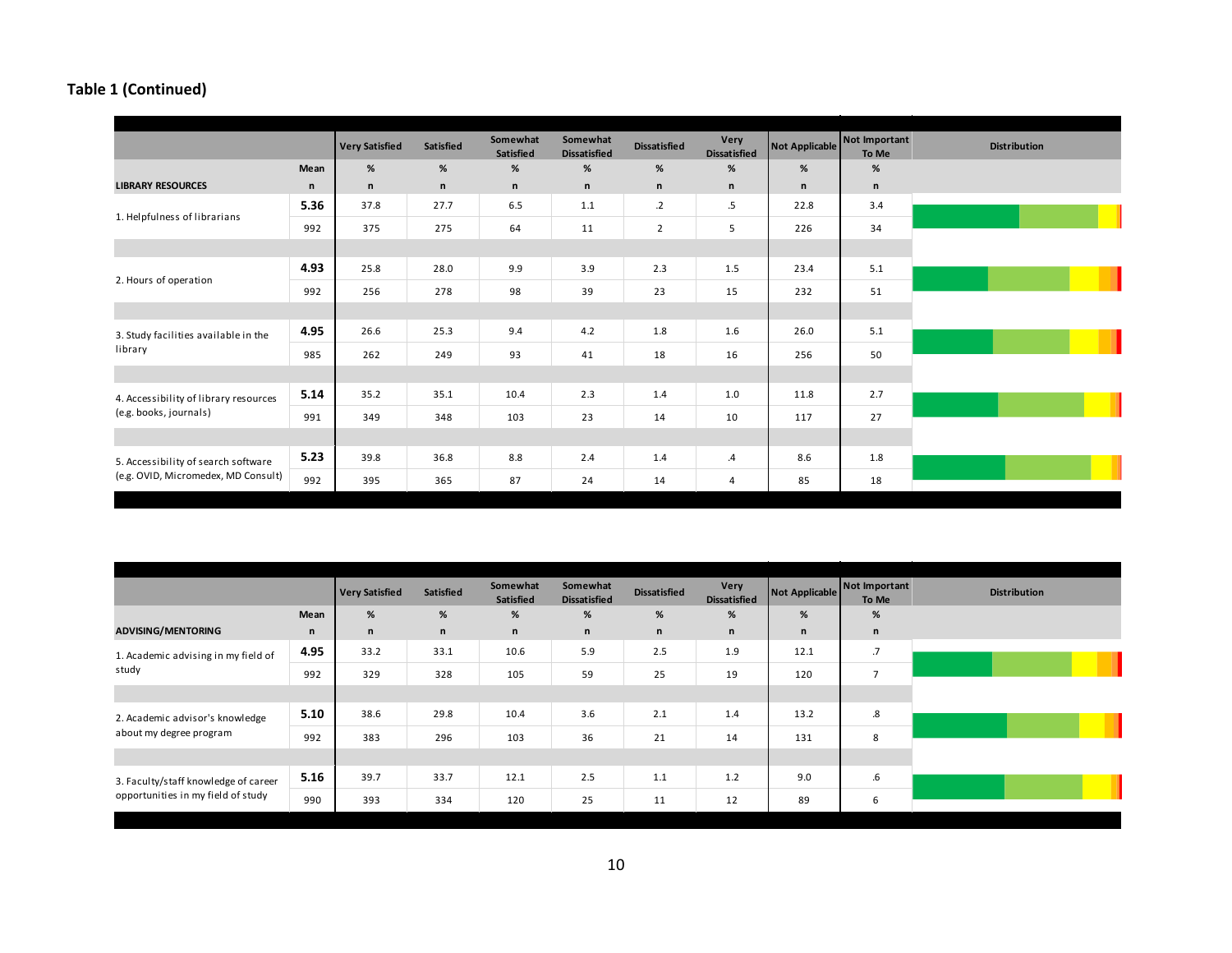|                                       |      | <b>Very Satisfied</b> | <b>Satisfied</b> | Somewhat<br><b>Satisfied</b> | Somewhat<br><b>Dissatisfied</b> | <b>Dissatisfied</b> | Very<br><b>Dissatisfied</b> | Not Applicable | Not Important<br>To Me | <b>Distribution</b> |
|---------------------------------------|------|-----------------------|------------------|------------------------------|---------------------------------|---------------------|-----------------------------|----------------|------------------------|---------------------|
|                                       | Mean | %                     | $\%$             | %                            | %                               | %                   | $\%$                        | %              | %                      |                     |
| <b>ENVIRONMENT</b>                    | n    | n                     | $\mathsf{n}$     | n                            | n                               | n                   | $\mathsf{n}$                | n              | n                      |                     |
| 1. Cleanliness of campus buildings    | 5.48 | 46.1                  | 31.6             | 3.9                          | $.6\,$                          | $\cdot$ .2          | $\cdot$ .2                  | 16.8           | $.6\,$                 |                     |
|                                       | 990  | 456                   | 313              | 39                           | 6                               | $\overline{2}$      | $\overline{2}$              | 166            | 6                      |                     |
|                                       |      |                       |                  |                              |                                 |                     |                             |                |                        |                     |
| 2. Classroom environment (e.g. size,  | 5.00 | 30.4                  | 29.4             | 10.3                         | 4.7                             | 2.2                 | 1.0                         | 21.1           | $.8\,$                 |                     |
| temperature, maintenance)             | 990  | 301                   | 291              | 102                          | 47                              | 22                  | 10                          | 209            | 8                      |                     |
|                                       |      |                       |                  |                              |                                 |                     |                             |                |                        |                     |
| 3. Quality of equipment in laboratory | 5.13 | 30.9                  | 29.5             | 9.2                          | 2.8                             | 1.2                 | .7                          | 24.7           | 1.0                    |                     |
| facilities                            | 991  | 306                   | 292              | 91                           | 28                              | 12                  | $\overline{7}$              | 245            | 10                     |                     |
|                                       |      |                       |                  |                              |                                 |                     |                             |                |                        |                     |
| 4. Campus security                    | 5.15 | 31.8                  | 33.4             | 7.9                          | 2.7                             | .7                  | 1.1                         | 21.3           | 1.0                    |                     |
|                                       | 990  | 315                   | 331              | 78                           | 27                              | $\overline{7}$      | 11                          | 211            | 10                     |                     |
|                                       |      |                       |                  |                              |                                 |                     |                             |                |                        |                     |
|                                       | 4.64 | 24.1                  | 28.2             | 13.3                         | 6.7                             | 5.3                 | 2.7                         | 18.6           | 1.1                    |                     |
| 5. Parking availability               | 988  | 238                   | 279              | 131                          | 66                              | 52                  | 27                          | 184            | 11                     |                     |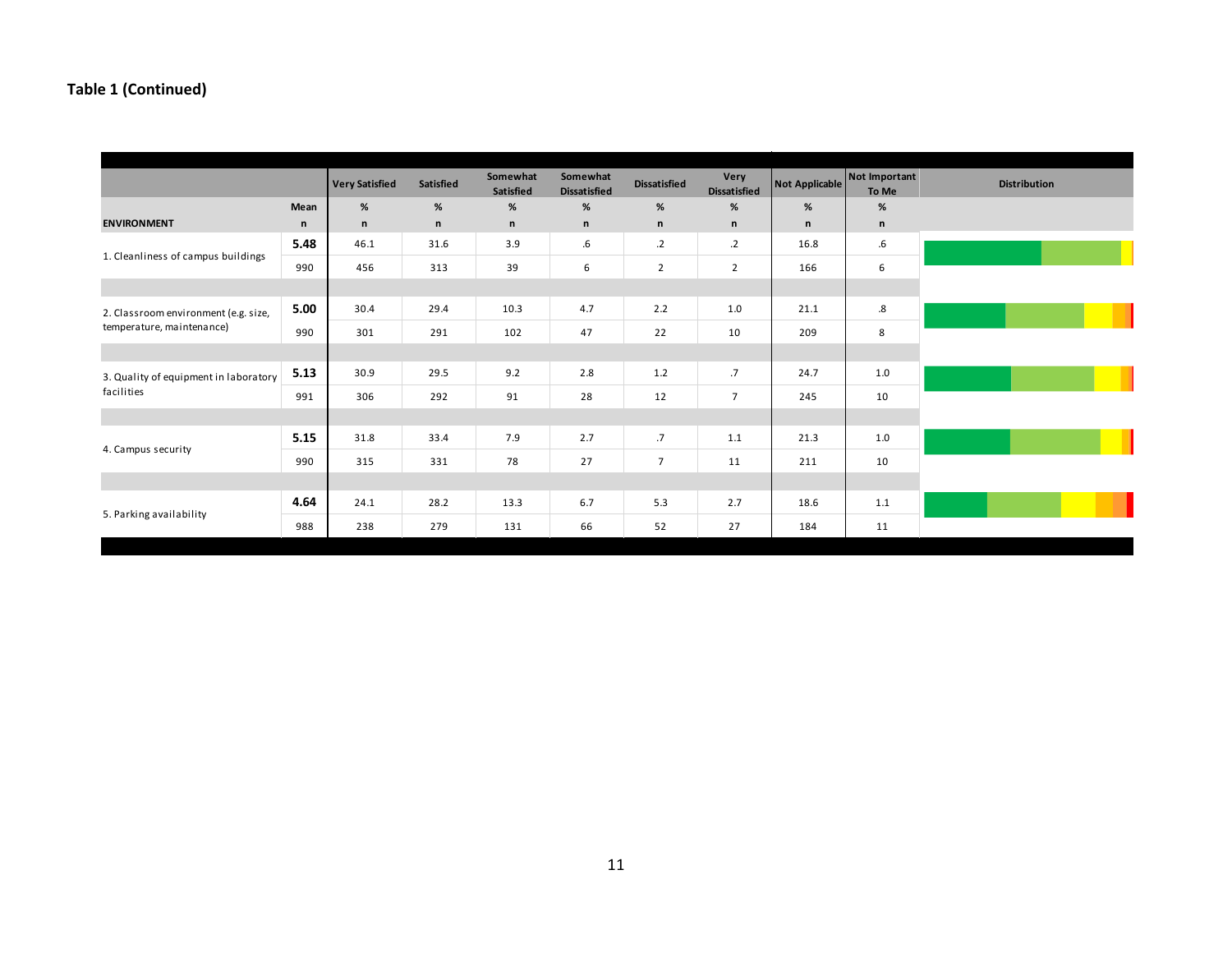|                                                                   |      | <b>Very Satisfied</b> | Satisfied    | Somewhat<br>Satisfied | Somewhat<br><b>Dissatisfied</b> | <b>Dissatisfied</b> | Very<br><b>Dissatisfied</b> | Not Applicable | Not Important<br>To Me |
|-------------------------------------------------------------------|------|-----------------------|--------------|-----------------------|---------------------------------|---------------------|-----------------------------|----------------|------------------------|
|                                                                   | Mean | %                     | %            | %                     | %                               | %                   | %                           | %              | %                      |
| <b>GENERAL TECHNOLOGY</b>                                         | n    | $\mathsf{n}$          | $\mathsf{n}$ | n                     | n                               | n                   | n                           | n              | $\mathsf n$            |
| 1. Audio-video equipment used in<br>classrooms (e.g. microphones, | 4.68 | 23.3                  | 29.2         | 12.2                  | 5.7                             | 4.0                 | 3.1                         | 21.3           | 1.1                    |
| projectors)                                                       | 989  | 230                   | 289          | 121                   | 56                              | 40                  | 31                          | 211            | 11                     |
|                                                                   |      |                       |              |                       |                                 |                     |                             |                |                        |
| 2. Reliability of wireless connectivity                           | 4.14 | 18.3                  | 21.7         | 15.1                  | 10.2                            | 6.1                 | 8.1                         | 19.2           | 1.3                    |
| on my campus                                                      | 986  | 180                   | 214          | 149                   | 101                             | 60                  | 80                          | 189            | 13                     |
|                                                                   |      |                       |              |                       |                                 |                     |                             |                |                        |
| 3. Reliability of WebCT/Blackboard                                | 4.76 | 27.3                  | 38.9         | 17.8                  | 7.5                             | 2.4                 | 2.6                         | 2.9            | $\cdot$                |
| or Moodle system                                                  | 986  | 269                   | 384          | 176                   | 74                              | 24                  | 26                          | 29             | 4                      |
|                                                                   |      |                       |              |                       |                                 |                     |                             |                |                        |
| 4. Helpfulness of Help Desk                                       | 5.03 | 30.0                  | 36.4         | 10.4                  | 2.7                             | 1.8                 | 1.6                         | 15.8           | 1.1                    |
| employees                                                         | 986  | 296                   | 359          | 103                   | 27                              | 18                  | 16                          | 156            | 11                     |
|                                                                   |      |                       |              |                       |                                 |                     |                             |                |                        |
|                                                                   | 4.92 | 31.8                  | 41.6         | 17.1                  | 3.5                             | 2.7                 | 1.8                         | .9             | $\cdot$                |
| 5. Usability of my school's website                               | 986  | 314                   | 410          | 169                   | 35                              | 27                  | 18                          | 9              | 4                      |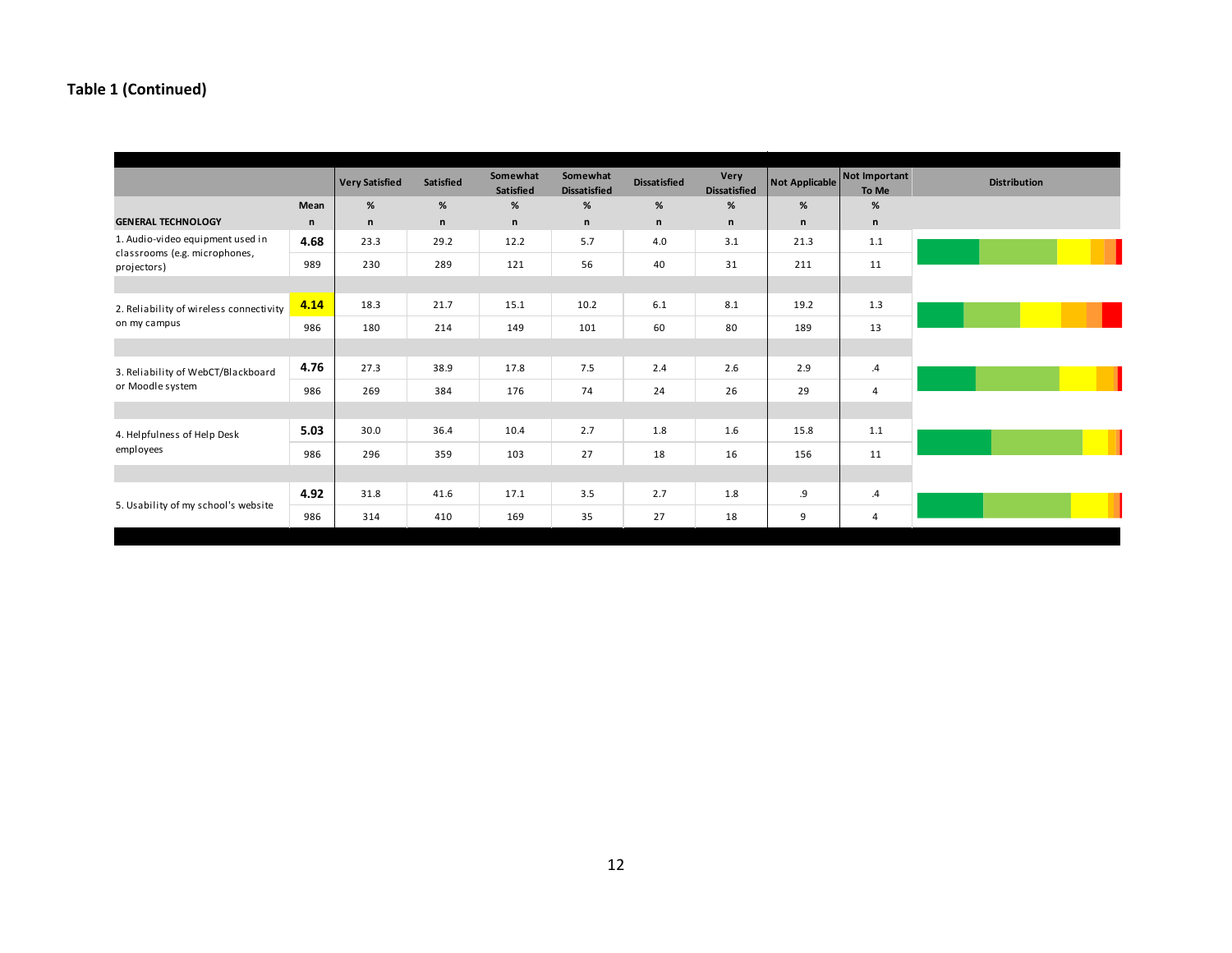|                                                                        |              | <b>Strongly Agree</b> | Agree        | Somewhat<br>Agree | Somewhat<br><b>Disagree</b> | <b>Disagree</b> | Strongly<br><b>Disagree</b> | <b>Not Applicable</b> | Not Important<br>To Me | <b>Distribution</b> |
|------------------------------------------------------------------------|--------------|-----------------------|--------------|-------------------|-----------------------------|-----------------|-----------------------------|-----------------------|------------------------|---------------------|
|                                                                        | Mean         | %                     | %            | %                 | $\%$                        | %               | %                           | %                     | $\%$                   |                     |
| <b>STUDENT LIFE</b>                                                    | $\mathsf{n}$ | $\mathsf{n}$          | $\mathsf{n}$ | $\mathsf{n}$      | $\mathsf{n}$                | $\mathsf{n}$    | $\mathsf{n}$                | $\mathsf{n}$          | $\mathsf{n}$           |                     |
| 1. I have access to adequate student                                   | 5.05         | 29.5                  | 45.4         | 11.7              | 2.4                         | 1.7             | .9                          | 6.8                   | 1.5                    |                     |
| support services.                                                      | 986          | 291                   | 448          | 115               | 24                          | 17              | 9                           | 67                    | 15                     |                     |
|                                                                        |              |                       |              |                   |                             |                 |                             |                       |                        |                     |
| 2. I am satisfied with the                                             | 5.04         | 30.1                  | 40.1         | 9.4               | 3.0                         | 1.3             | 1.8                         | 8.4                   | 5.8                    |                     |
| racial/ethnic diversity of the student<br>body in my school.           | 985          | 296                   | 395          | 93                | 30                          | 13              | 18                          | 83                    | 57                     |                     |
|                                                                        |              |                       |              |                   |                             |                 |                             |                       |                        |                     |
| 3. Students in my school are treated                                   | 5.08         | 35.6                  | 43.5         | 7.9               | 2.1                         | 1.9             | 2.6                         | 5.6                   | .7                     |                     |
| fairly and with respect regardless of<br>their differences.            | 985          | 351                   | 428          | 78                | 21                          | 19              | 26                          | 55                    | $\overline{7}$         |                     |
|                                                                        |              |                       |              |                   |                             |                 |                             |                       |                        |                     |
| 4. I feel a sense of belonging to my                                   | 4.91         | 32.9                  | 37.6         | 15.1              | 4.2                         | 2.8             | 2.3                         | 3.7                   | 1.4                    |                     |
| school.                                                                | 986          | 324                   | 371          | 149               | 41                          | 28              | 23                          | 36                    | 14                     |                     |
|                                                                        |              |                       |              |                   |                             |                 |                             |                       |                        |                     |
| 5. I feel a sense of belonging to the                                  | 4.79         | 30.6                  | 35.7         | 15.7              | 5.3                         | 3.8             | 3.2                         | 4.2                   | 1.5                    |                     |
| TTUHSC community.                                                      | 980          | 300                   | 350          | 154               | 52                          | 37              | 31                          | 41                    | 15                     |                     |
|                                                                        |              |                       |              |                   |                             |                 |                             |                       |                        |                     |
| 6. I know who represents my school<br>and/or campus on the Student     | 4.26         | 22.5                  | 26.0         | 11.8              | 6.2                         | 12.4            | 6.1                         | 10.1                  | 5.0                    |                     |
| Government Association (SGA).                                          | 985          | 222                   | 256          | 116               | 61                          | 122             | 60                          | 99                    | 49                     |                     |
|                                                                        |              |                       |              |                   |                             |                 |                             |                       |                        |                     |
| 7. I am aware of the activities<br>sponsored by the Student Government | 4.27         | 20.8                  | 26.0         | 15.9              | 6.6                         | 10.4            | 5.8                         | 9.1                   | 5.4                    |                     |
| Association (SGA).                                                     | 985          | 205                   | 256          | 157               | 65                          | 102             | 57                          | 90                    | 53                     |                     |
|                                                                        |              |                       |              |                   |                             |                 |                             |                       |                        |                     |
| 8. The Student Government<br>Association (SGA) advocates for and       | 4.53         | 20.4                  | 28.9         | 16.0              | 4.2                         | 5.9             | 4.0                         | 14.4                  | 6.3                    |                     |
| represents student interests<br>effectively.                           | 984          | 201                   | 284          | 157               | 41                          | 58              | 39                          | 142                   | 62                     |                     |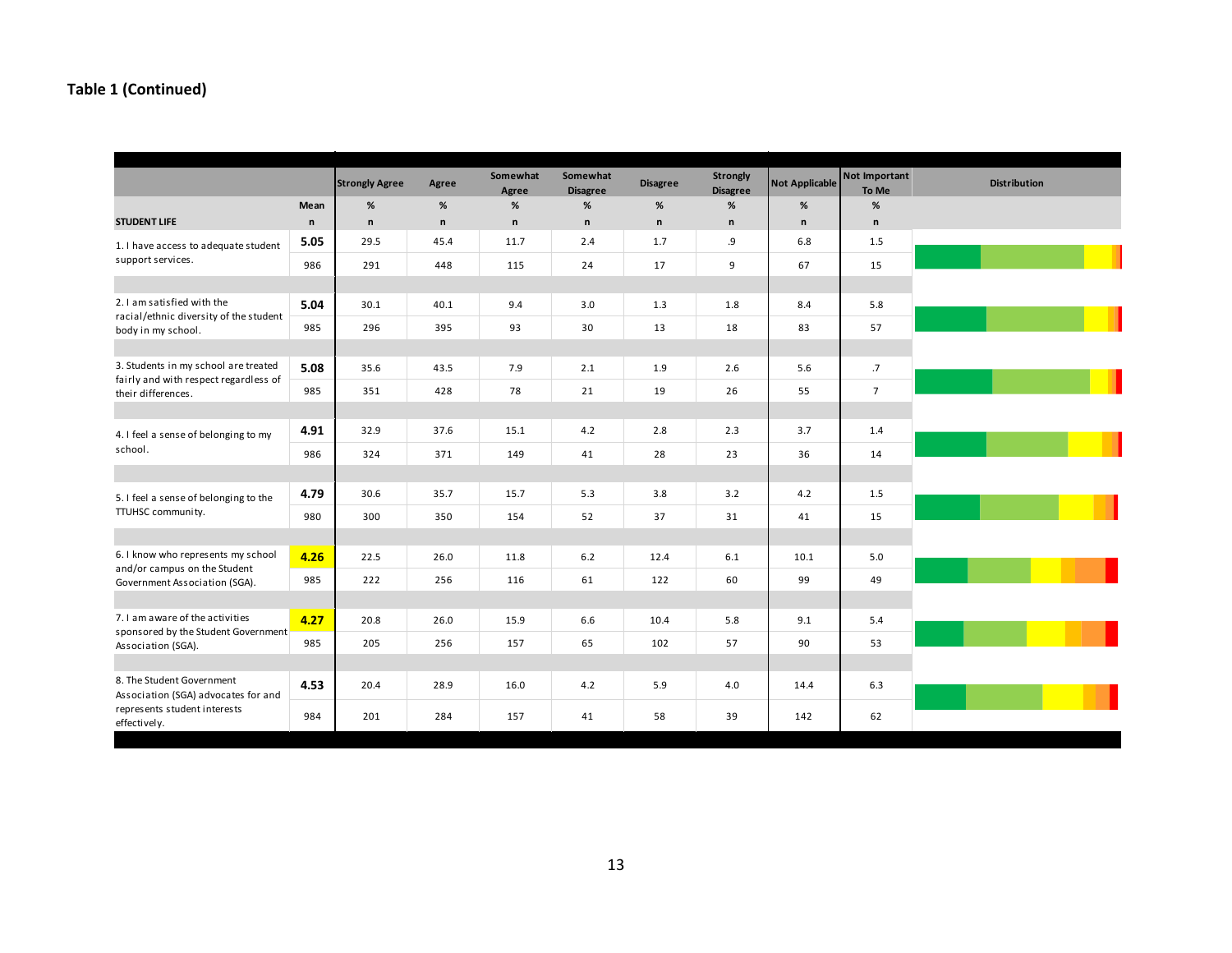|                                                                               |      | <b>Strongly Agree</b> | Agree | Somewhat<br>Agree | Somewhat<br><b>Disagree</b> | <b>Disagree</b> | <b>Strongly</b><br><b>Disagree</b> | Not Applicable | Not Important<br>To Me | <b>Distribution</b> |
|-------------------------------------------------------------------------------|------|-----------------------|-------|-------------------|-----------------------------|-----------------|------------------------------------|----------------|------------------------|---------------------|
|                                                                               | Mean | %                     | %     | %                 | %                           | %               | %                                  | %              | $\%$                   |                     |
| <b>STUDENT LIFE (cont.)</b>                                                   | n    | $\mathsf{n}$          | n     | n                 | n                           | $\mathsf{n}$    | n                                  | n              | $\mathsf{n}$           |                     |
| 9. I know where to go to file a<br>complaint against another student or       | 4.01 | 16.2                  | 28.4  | 16.8              | 8.4                         | 18.4            | 5.1                                | 4.9            | 1.8                    |                     |
| TTUHSC employee.                                                              | 986  | 160                   | 280   | 166               | 83                          | 181             | 50                                 | 48             | 18                     |                     |
|                                                                               |      |                       |       |                   |                             |                 |                                    |                |                        |                     |
| 10. I believe that any complaints I file<br>against another student or TTUHSC | 4.58 | 19.1                  | 39.3  | 16.3              | 5.1                         | 4.1             | 4.4                                | 9.9            | 1.8                    |                     |
| employee will be handled fairly and<br>promptly.                              | 985  | 188                   | 387   | 161               | 50                          | 40              | 43                                 | 98             | 18                     |                     |
|                                                                               |      |                       |       |                   |                             |                 |                                    |                |                        |                     |
| 11. I believe that I could report<br>unethical activities by another          | 4.63 | 21.5                  | 42.6  | 17.2              | 5.1                         | 4.1             | 4.2                                | 4.7            | .7                     |                     |
| student or TTUHSC employee without<br>fear of retaliation against me.         | 985  | 212                   | 420   | 169               | 50                          | 40              | 41                                 | 46             | $\overline{7}$         |                     |
|                                                                               |      |                       |       |                   |                             |                 |                                    |                |                        |                     |
| 12. I am satisfied with the quality of                                        | 4.83 | 29.8                  | 40.8  | 17.4              | 5.0                         | 2.9             | 2.6                                | 1.1            | $\cdot$                |                     |
| instruction that I receive at TTUHSC.                                         | 984  | 293                   | 401   | 171               | 49                          | 29              | 26                                 | 11             | 4                      |                     |
|                                                                               |      |                       |       |                   |                             |                 |                                    |                |                        |                     |
| 13. I have adequate access to my                                              | 5.06 | 36.8                  | 39.7  | 14.3              | 2.7                         | 2.1             | 1.3                                | 2.6            | $\overline{A}$         |                     |
| instructors outside of class.                                                 | 986  | 363                   | 391   | 141               | 27                          | 21              | 13                                 | 26             | 4                      |                     |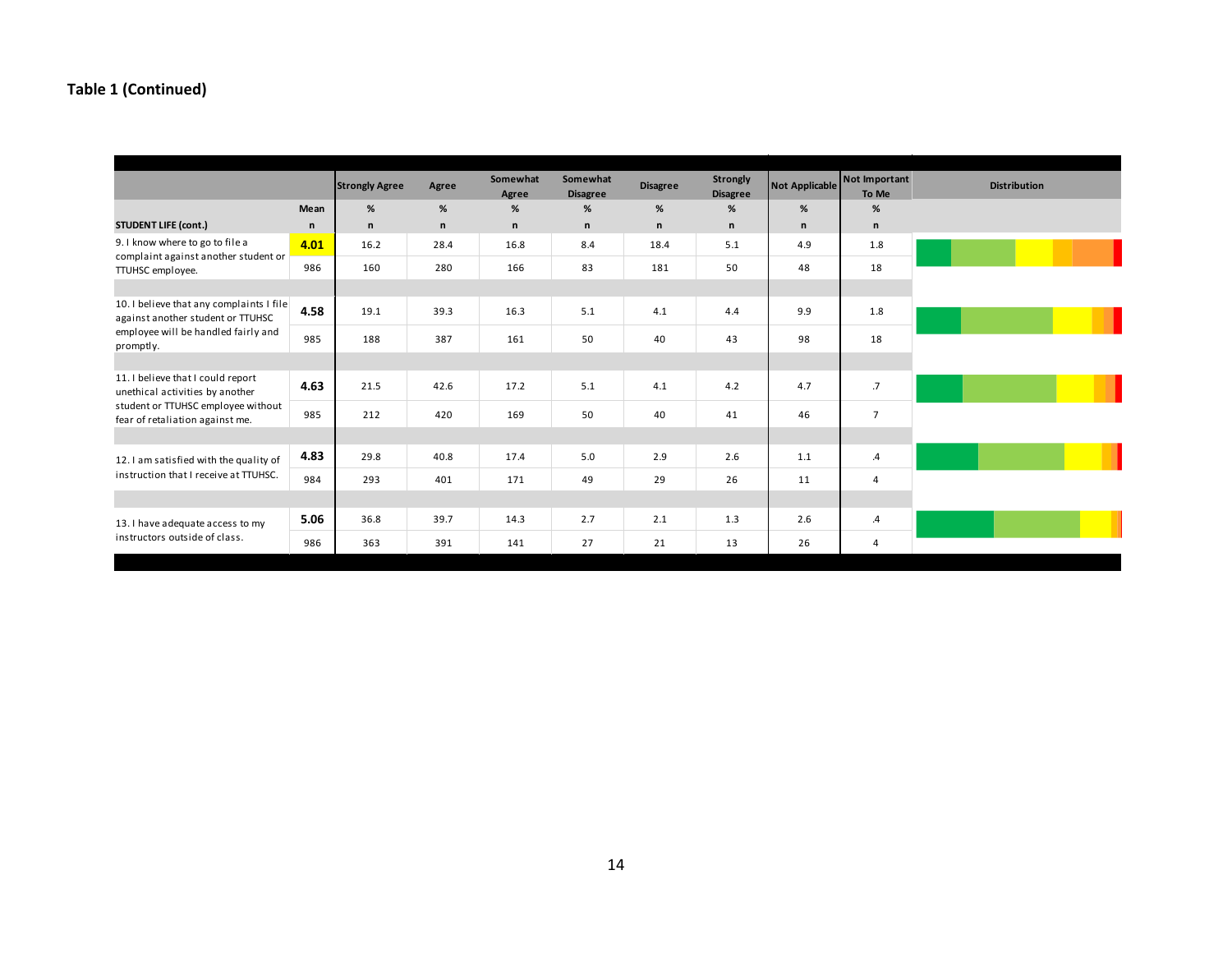|                                                                                              |              | <b>Strongly Agree</b> | Agree | Somewhat<br>Agree | Somewhat<br><b>Disagree</b> | <b>Disagree</b> | <b>Strongly</b><br><b>Disagree</b> | Not Applicable    | Not Important<br>To Me |
|----------------------------------------------------------------------------------------------|--------------|-----------------------|-------|-------------------|-----------------------------|-----------------|------------------------------------|-------------------|------------------------|
|                                                                                              | Mean         | %                     | %     | %                 | %                           | %               | %                                  | %                 | %                      |
| <b>STUDENT LIFE (cont.)</b>                                                                  | $\mathsf{n}$ | n                     | n     | $\mathsf{n}$      | n                           | n               | n                                  | n                 | n                      |
| 14. My instructors are concerned                                                             | 5.04         | 39.2                  | 38.1  | 13.6              | 3.8                         | 1.9             | 2.1                                | 1.0               | $.2\phantom{0}$        |
| about my academic success.                                                                   | 986          | 387                   | 376   | 134               | 37                          | 19              | 21                                 | 10                | $\overline{2}$         |
|                                                                                              |              |                       |       |                   |                             |                 |                                    |                   |                        |
| 15. My instructors care about my                                                             | 5.05         | 38.9                  | 38.6  | 14.7              | 2.7                         | 1.7             | 2.2                                | $\boldsymbol{.8}$ | $\cdot$ .2             |
| professional success.                                                                        | 984          | 383                   | 380   | 145               | 27                          | 17              | 22                                 | 8                 | $\overline{2}$         |
|                                                                                              |              |                       |       |                   |                             |                 |                                    |                   |                        |
| 16. I have sufficient opportunities to<br>interact with students from other                  | 3.86         | 17.6                  | 20.4  | 13.5              | 14.4                        | 10.4            | 10.9                               | 10.7              | 2.0                    |
| TTUHSC schools (i.e. Medicine, Allied<br>Health, Nursing, Pharmacy,<br>Biomedical Sciences). | 987          | 174                   | 201   | 133               | 142                         | 103             | 108                                | 106               | 20                     |
|                                                                                              |              |                       |       |                   |                             |                 |                                    |                   |                        |
| 17. I would recommend my degree                                                              | 4.98         | 41.2                  | 35.3  | 12.3              | 2.6                         | 3.3             | 3.9                                | 1.3               | $\cdot$ 1              |
| program to a friend or family<br>member.                                                     | 986          | 406                   | 348   | 121               | 26                          | 33              | 38                                 | 13                | $\mathbf{1}$           |

**End of Table**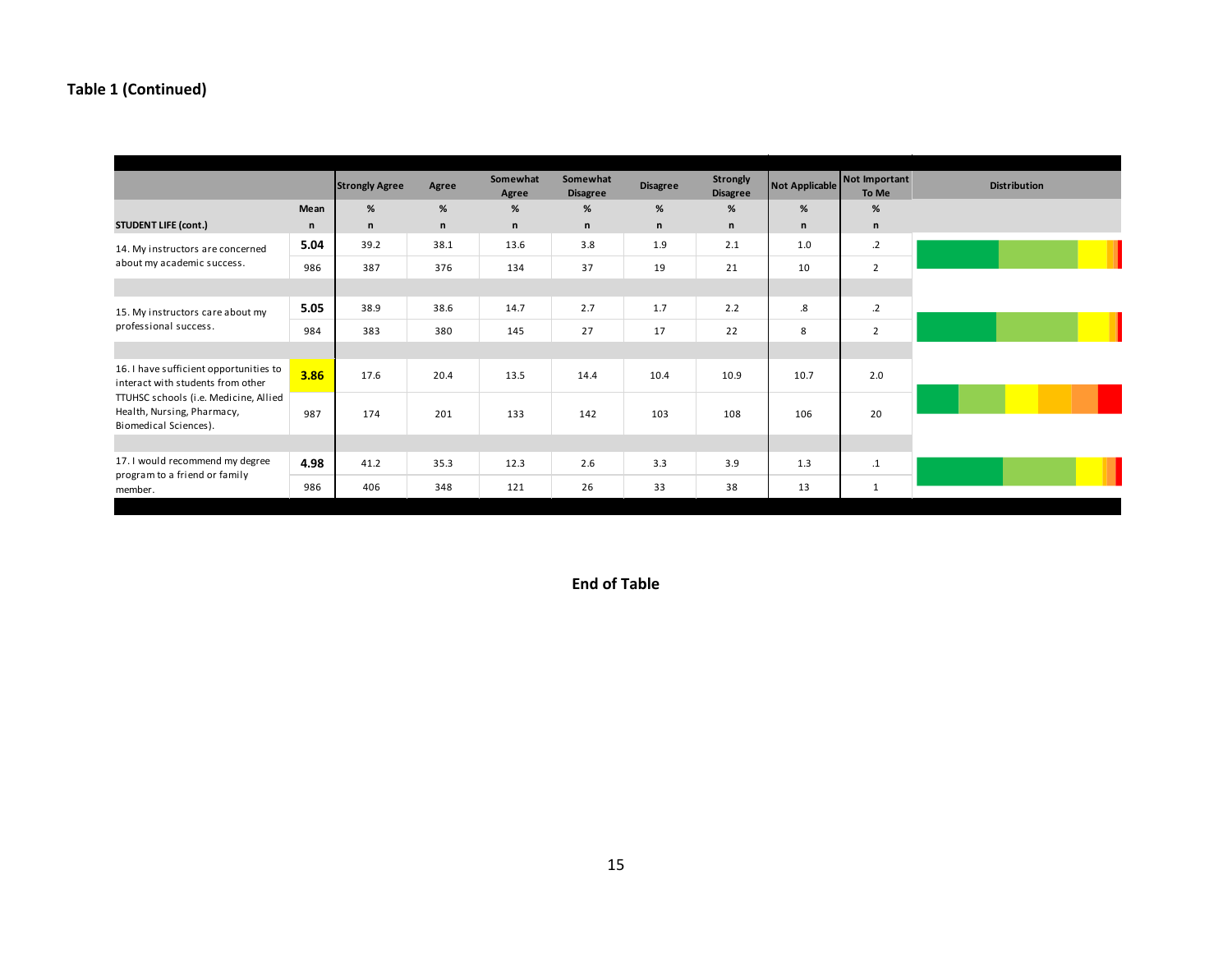# **Section IV. Analysis**

Analyses of institutional results indicate that students have high levels of satisfaction with most student support services. Overall means ranged from 3.86 to 5.48. Data were also analyzed by school and location. A summary of key results is provided below.

- In general, student satisfaction at the institutional level was higher compared to the previous year.
- Historically, items related to student health insurance produce lower levels of satisfaction compared to other areas. However, these satisfaction levels were higher than they were in past years. Students in the Paul L. Foster School of Medicine were least satisfied with their options for health insurance.
- Reliability of wireless connectivity continues to be widespread concern across campuses, particularly in Abilene and Dallas/Ft. Worth.
- Overall, students are satisfied with the physical environment, but many commented that classroom temperatures on the Lubbock and El Paso campuses are uncomfortably cold.
- Students indicated less awareness about the Student Government Association (SGA) compared to the previous year, most notably in the School of Nursing and School of Pharmacy.
- In general, students indicated an increased awareness of how to file complaints, but students in Dallas/Ft. Worth question whether such complaints would be handled fairly or promptly.
- Students in the School of Pharmacy continue to be less satisfied than students in other schools, but some areas have improved since the previous year. Of particular concern are the Dallas/Ft. Worth and Abilene campuses.
- Students at Paul L. Foster School of Medicine continue to be highly satisfied with the student affairs employees with whom they interact.

Based on survey results, the following areas identified specific areas of improvement and/or strengths upon which to build. Strategies for improvement are provided below.

#### **Graduate School of Biomedical Sciences**

Due to high levels of satisfaction, student affairs leaders in the *Graduate School of Biomedical Sciences* did not identify any school‐specific areas of concern based on survey results. For this reason, they decided to explore a decrease in survey response rates from the previous year. Upon further investigation, they noted that response rates for course evaluations were also lower than usual for the same year. To improve response rates, incentives will continue to be offered for survey participation, and additional actions will be taken to market the surveys. In addition to the initial email invitations, which are sent by the *Office of Institutional Planning and Assessment*, *Graduate School* personnel will also send out school‐specific invitations during the data collection period.

#### **Physical Plant**

According to numerous open‐ended comments, students appeared to be dissatisfied with classroom temperatures on selected campuses. It was determined from field observations that temperature set‐points in the classrooms reverted to default system settings regardless of desired settings. To resolve the issue, building controls contractors were asked to reprogram the controllers to establish a fixed set‐point of 72 degrees Fahrenheit. In addition, designated *Physical Plant* personnel have been tasked with monitoring classroom spaces on a weekly basis to monitor trend data and follow set‐point deviations.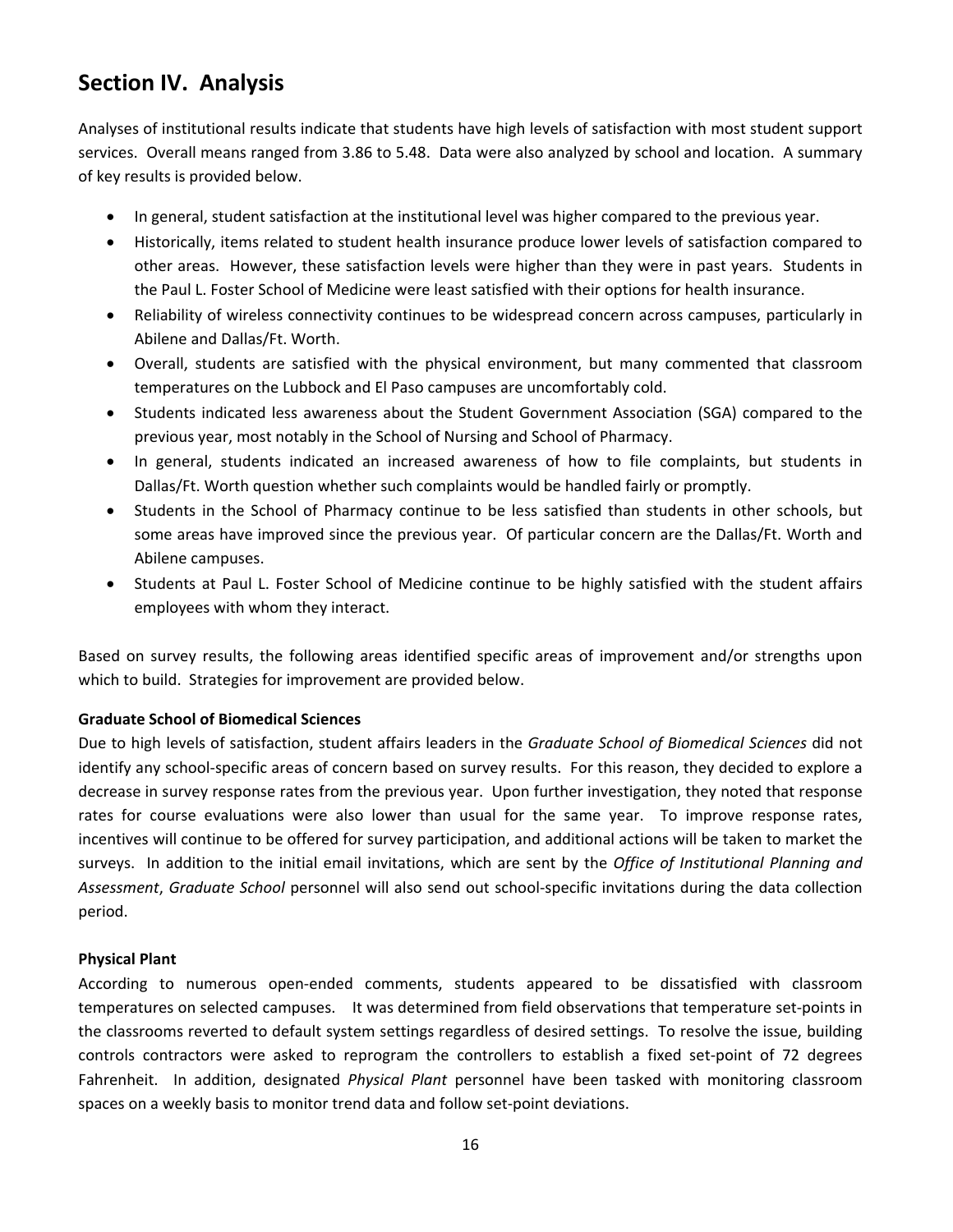#### **School of Allied Health Sciences**

Due to high levels of satisfaction, leaders in the *School of Allied Health Sciences* did not identify any school‐ specific areas of concern based on survey results. For this reason, they decided to explore a decrease in survey response rates from the previous year. To do so, specific response rates from various Allied Health sub‐groups were determined. Based on these additional analyses, it appeared that response rates were lowest for students enrolled in coursework from a distance. To improve their response rates, survey invitations will continue to be sent via TTUHSC email, but additional methods of communication will also be explored. The *Office of Institutional Planning and Assessment* will communicate regularly with the *Office of Admissions and Student Affairs* so that school‐specific invitations can be sent to students, and students will also be notified through the institution's learning management system.

#### **School of Medicine**

Many survey respondents across the institution indicated they do not have sufficient opportunities to interact with students from other academic disciplines. This was especially evident in open-ended comments provided by medical students. Because of the increasing importance of interprofessional education (IPE) in health care, a new initiative is currently in development at TTUHSC. This IPE initiative will provide opportunities for students from two or more professions to learn about, from, and with each other to improve health-related outcomes, patient safety, and job satisfaction.

For the past two years, student affairs leaders in the *School of Medicine* have also been diligent in increasing student awareness of policies related to student complaints. Policies have been reviewed and revised, and they will be distributed to students using multiple communication methods. These include more traditional methods like email and website postings, as well as less conventional methods which are more likely to appeal to today's tech savvy students. For example, use of *Xtranormal* videos to communicate these policies is currently being explored.

#### **Paul L. Foster School of Medicine**

The *Paul L. Foster School of Medicine* had very high levels of satisfaction, and student affairs leaders did not identify any school‐specific areas of concern based on survey results. For this reason, they decided to explore a significant decrease in survey response rates from the previous year. To gather additional information, Student Government leaders from each class queried their peers. It was discovered that students were unfamiliar with the individual who sent the survey invitations and were simply selective in the emails they read due to the volume they receive. Thus, in future survey invitations, PLFSOM staff will send related requests and offer an incentive for an improved overall response rate.

#### **School of Nursing**

School leaders did not identify any school‐specific areas of concern based on survey results. They did, however, suggest potential revisions to the survey tool to better measure the experiences of distance learners in nursing programs. In addition, they developed recommendations to improve communication with prospective and current students. These suggestions included the development of an online institutional catalog and a more intuitive and user‐friendly website.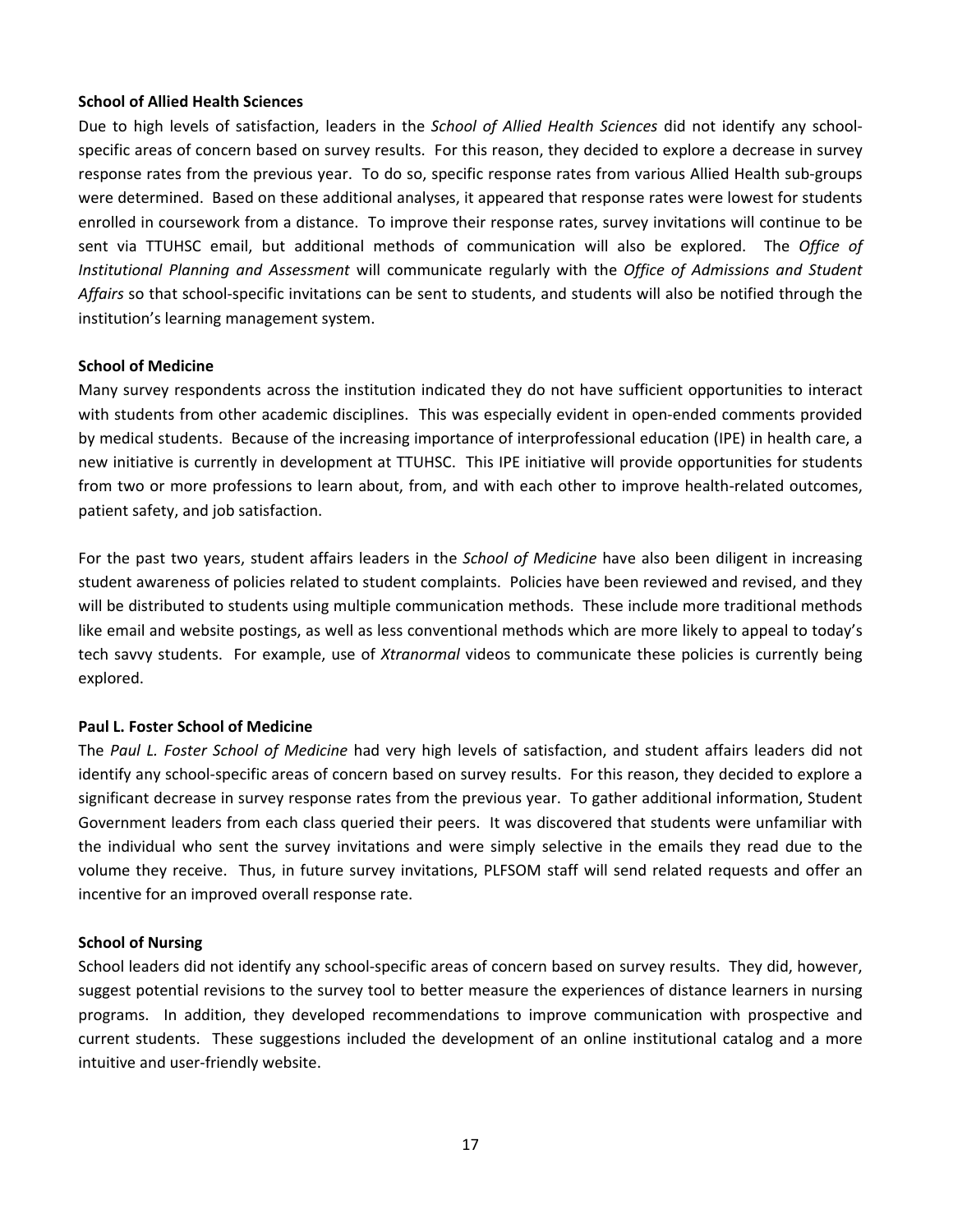#### **School of Pharmacy**

For 2011‐2012, leaders in the *School of Pharmacy* decided to continue monitoring student issues identified in the 2010 *Student Satisfaction Survey* and related items on the *American Association of Colleges of Pharmacy* (AACP) Graduating Student Survey. To improve awareness of handling student complaints, the student government in the *School of Pharmacy* was reorganized through the development of regional student councils for each campus. Students are encouraged to communicate issues and/or concerns to leaders of these regional councils.

A *School of Pharmacy* Honor Council has also been established to develop a culture of integrity and student accountability within the school and their respective classes. Overseen by a faculty member, the council is largely comprised of students selected by their peers. It is the Honor Council's responsibility to recommend potential sanctions to the Dean with regard to student violations of the *Code of Professional and Academic Conduct*.

To improve the registration process, registration workshops have been implemented each semester for all classifications of students at all campuses. These sessions are facilitated by regional deans. Additional registration conveniences have also been implemented in order to improve registration effectiveness and efficiency, reduce the potential for student registration errors and subsequent schedule changes by staff, and provide more options in areas of the curriculum that are not standardized.

#### **Student Services**

The *Office of Student Services* desires to improve student awareness of activities sponsored by the *Student Government Association* (SGA), including awareness of SGA representatives for each school and campus. To do so, digital signage has been installed on all campuses. A Facebook page and mobile application for SGA have been developed, and appropriate links will be established on the institution's student portal. In addition, SGA is working collaboratively with student affairs representatives in each school to explore opportunities for involvement in new student orientations. Combined, these efforts are intended to improve SGA visibility across campuses.

#### **Technology**

Student satisfaction with the reliability of wireless connectivity in classrooms has declined over the past few years. The existing system was designed for up to 25 individuals to access the wireless network with a single wireless device in any given 100‐foot radius at TTUHSC. Because each seat in many classrooms also had a wired network port, this was deemed a reasonable design in 2007. Today's student, however, uses multiple wireless devices simultaneously, so the existing design no longer meets their needs. To resolve the issue, TTUHSC has allocated substantial funds to upgrade the wireless network, and the latest wireless technologies are currently being evaluated. Implementation is scheduled on all campuses in Summer 2012.